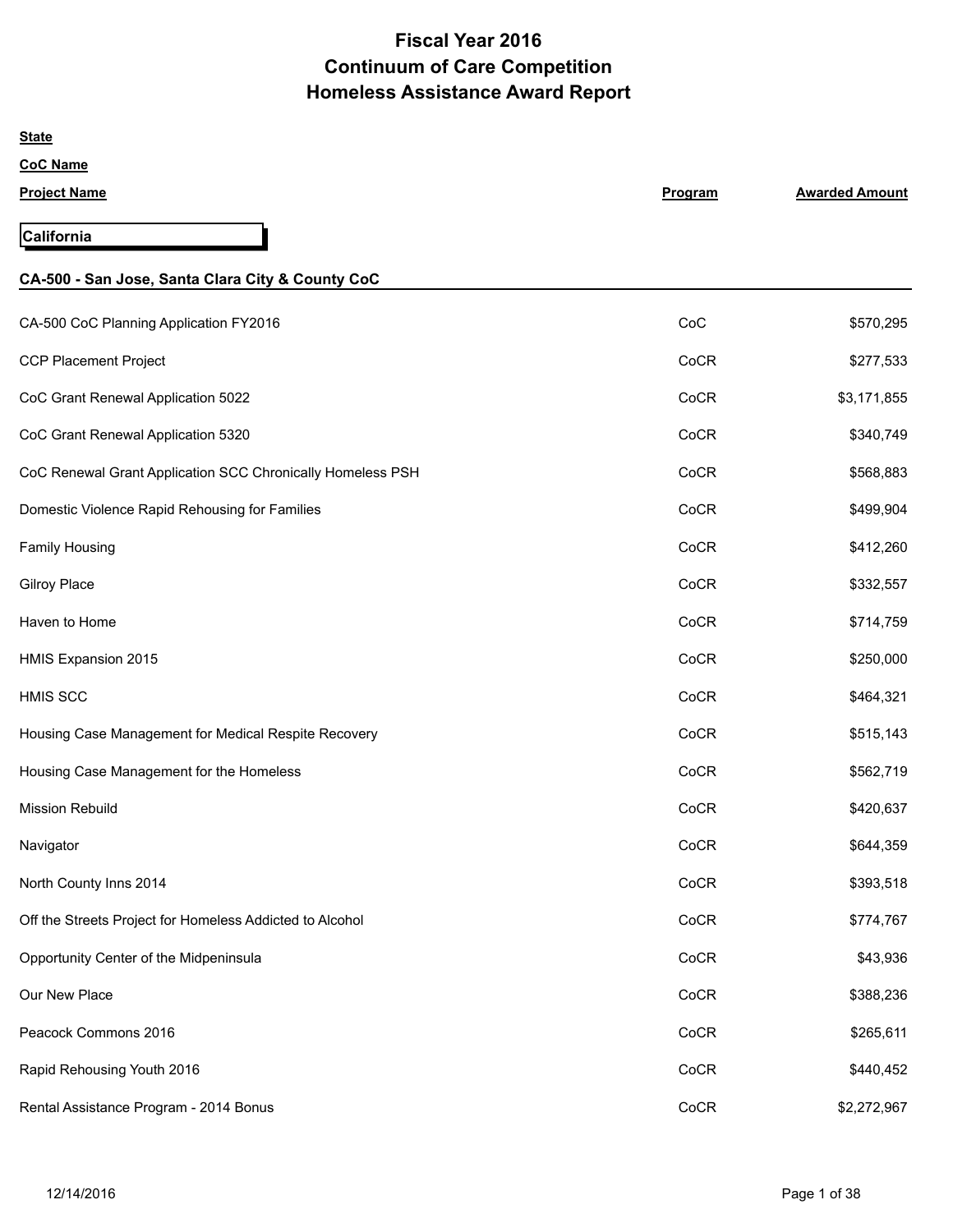| <b>CoC Name</b>                                                                                            |         |                       |
|------------------------------------------------------------------------------------------------------------|---------|-----------------------|
| <b>Project Name</b>                                                                                        | Program | <b>Awarded Amount</b> |
| Samaritan Inns 2014                                                                                        | CoCR    | \$486,910             |
| Santa Clara County Coordinated Entry System                                                                | CoC     | \$130,241             |
| Santa Clara County Rapid Rehousing Program for Domestic Violence and Human<br><b>Trafficking Survivors</b> | CoC     | \$372,664             |
| Santa Clara County Rapid Rehousing Program for Families & Youth 2015                                       | CoCR    | \$1,725,340           |
| Santa Clara County Rapid Rehousing Program for Re-Entry 2015                                               | CoCR    | \$342,325             |
| SCC Scattered Site Rental Assistance Program                                                               | CoCR    | \$246,453             |
| SCVHHS Rental Assistance Program #2                                                                        | CoCR    | \$127,927             |
| Second Street Studios Permanent Supportive Housing                                                         | CoC     | \$577,827             |
| Sexual Assault & Human Trafficking-Rehousing Intervention Solutions Efforts (SA &<br>HT-RISE)              | CoCR    | \$365,406             |
| Sobrato Family Living Center - Permanent Housing Program for Homeless Families                             | CoCR    | \$29,414              |
| <b>Sunset Leasing Project</b>                                                                              | CoCR    | \$218,558             |
| Sunset Square 2014                                                                                         | CoCR    | \$198,556             |
| Transitional Housing Program Youth and Young Families 2016                                                 | CoCR    | \$558,923             |
| Transitional Housing Program Youth and Young Families North 2016                                           | CoCR    | \$309,348             |
|                                                                                                            |         |                       |

# **CA-500 Total :** \$20,015,353

# **CA-501 - San Francisco CoC**

| 1036 Mission                                | CoC  | \$717,367   |
|---------------------------------------------|------|-------------|
| Allen Hotel                                 | CoCR | \$470,753   |
| <b>Bayview Hill Gardens</b>                 | CoCR | \$312,814   |
| Broadway Sansome                            | CoCR | \$89,501    |
| Cadillac/William Penn                       | CoCR | \$1,071,744 |
| Canon Barcus Community House                | CoCR | \$513,222   |
| Canon Kip                                   | CoCR | \$1,071,744 |
| <b>CHP Scattered Sites</b>                  | CoCR | \$691,542   |
| Compass Rapid Rehousing I                   | CoC  | \$325,000   |
| Compass Rapid Rehousing II                  | CoC  | \$351,189   |
| Direct Access to Housing Chronic Alcoholics | CoCR | \$985,303   |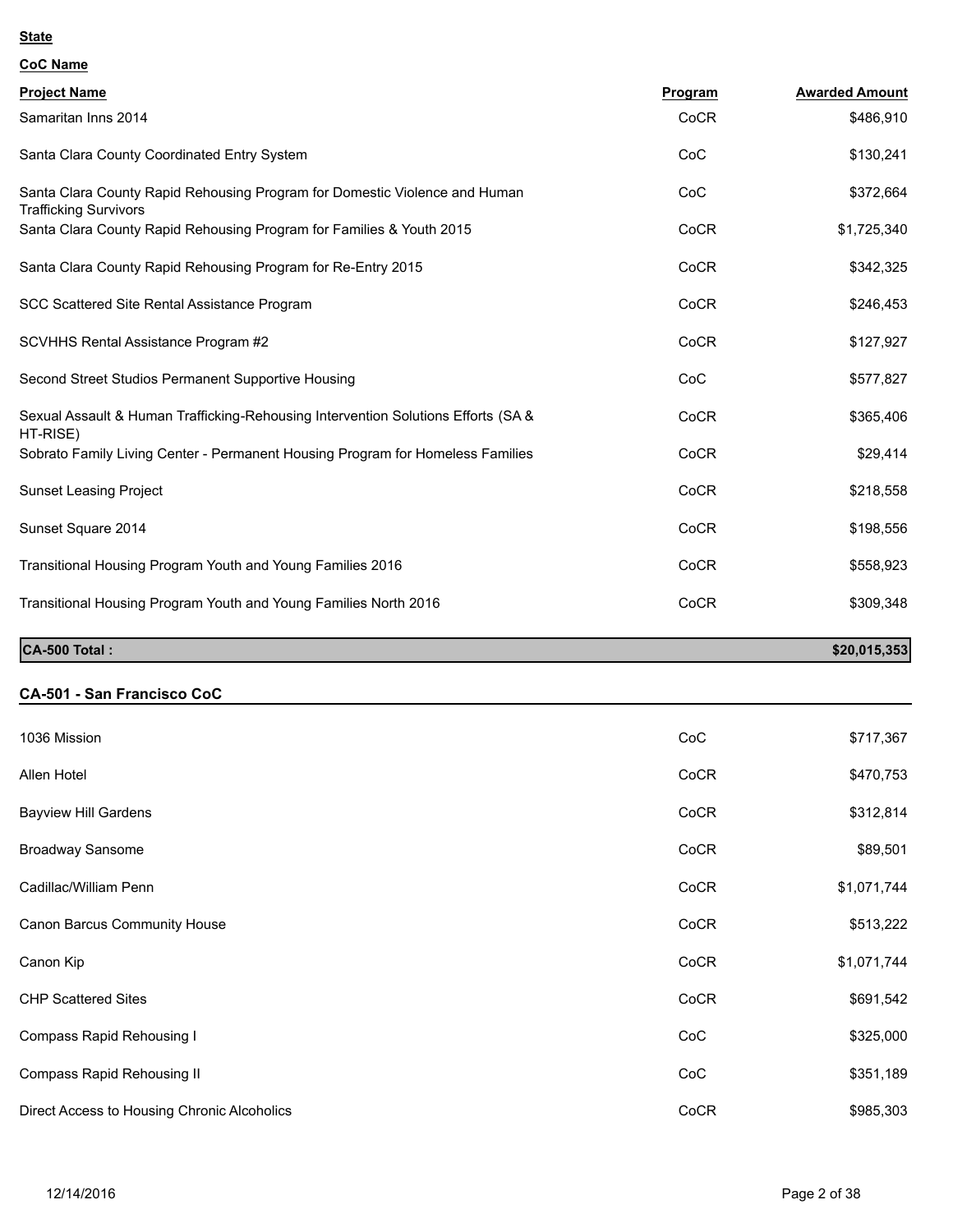| <b>CoC Name</b>                              |         |                       |
|----------------------------------------------|---------|-----------------------|
| <b>Project Name</b>                          | Program | <b>Awarded Amount</b> |
| Direct Access to Housing Empress/Folsom Dore | CoCR    | \$864,902             |
| <b>ECS Bishop Swing</b>                      | CoCR    | \$305,055             |
| ECS-Henry                                    | CoCR    | \$748,021             |
| El Dorado/Midori                             | CoCR    | \$241,142             |
| <b>First Avenues</b>                         | CoCR    | \$185,315             |
| Folsom/Dore                                  | CoCR    | \$398,052             |
| Franciscan Towers                            | CoCR    | \$722,097             |
| Geary House                                  | CoCR    | \$445,538             |
| Glide Cecil Williams Community House         | CoCR    | \$392,967             |
| Hamilton New Rapid Rehousing                 | CoCR    | \$836,012             |
| <b>Hazel Betsey</b>                          | CoCR    | \$176,063             |
| Homeless Prenatal Project - HPP TRA          | CoCR    | \$394,284             |
| Hope House                                   | CoCR    | \$1,391,258           |
| Hotel Isabel                                 | CoCR    | \$133,968             |
| <b>Integrated Services Network</b>           | CoCR    | \$1,184,117           |
| Iroquois Residence                           | CoCR    | \$158,804             |
| Knox                                         | CoCR    | \$241,142             |
| Leland House                                 | CoCR    | \$151,479             |
| Lyric                                        | CoCR    | \$777,014             |
| Mercy Housing Richardson Hall                | CoCR    | \$194,193             |
| Mission Housing Juan Pifarre                 | CoCR    | \$104,760             |
| Mission Housing South Park                   | CoCR    | \$200,952             |
| Parkview Terraces                            | CoCR    | \$303,656             |
| Rapid Re-Housing for TAY I                   | CoC     | \$210,000             |
| Rental Assistance for Homeless Veterans      | CoCR    | \$462,567             |
| Rental Assistance for Homeless Veterans II   | CoCR    | \$362,578             |
| Rita de Cascia Positive Match                | CoCR    | \$183,619             |
| San Francisco Coordinated Entry              | CoCR    | \$132,364             |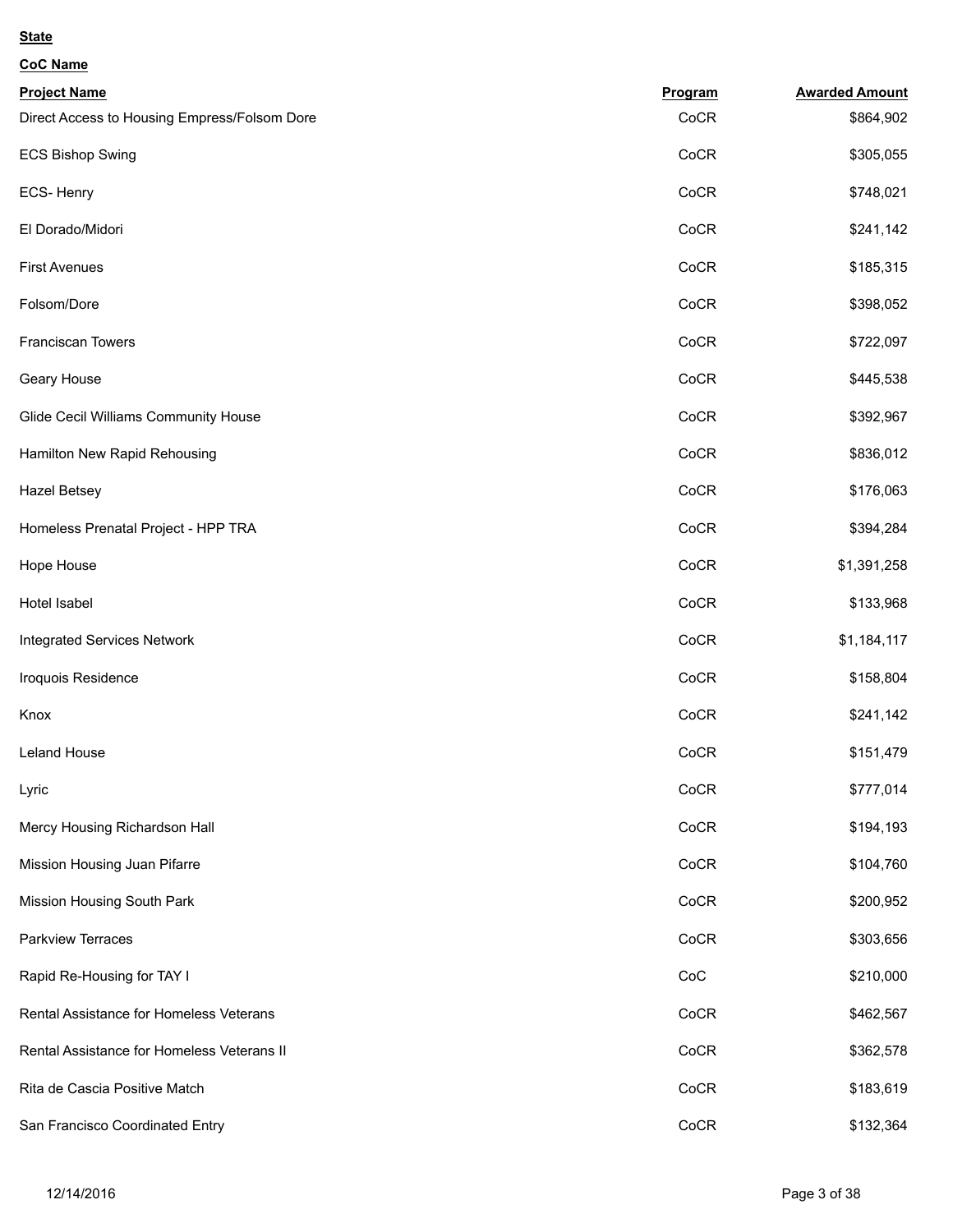| <b>CoC Name</b>                           |         |                       |
|-------------------------------------------|---------|-----------------------|
| <b>Project Name</b>                       | Program | <b>Awarded Amount</b> |
| San Francisco HMIS 2015                   | CoCR    | \$396,000             |
| San Francisco HMIS 2016                   | CoC     | \$33,909              |
| Scattered Sites Supportive Housing-- CCSF | CoCR    | \$1,160,180           |
| SF CoC Planning 2016                      | CoC     | \$918,933             |
| <b>SF HMIS</b>                            | CoCR    | \$110,712             |
| <b>Tenant Based Rental Assistance</b>     | CoCR    | \$933,970             |
| THC- Baldwin House                        | CoCR    | \$2,098,536           |
| THC- National, Crowne, Winton             | CoCR    | \$2,383,537           |
| <b>TNDC Ambassador</b>                    | CoCR    | \$669,840             |
| <b>TNDC Franciscan Towers 2</b>           | CoCR    | \$722,097             |
| <b>TNDC Scattered Sites</b>               | CoCR    | \$666,150             |
| Treasure Island                           | CoCR    | \$1,887,944           |
| Veterans Academy                          | CoCR    | \$358,694             |
| <b>Veterans Commons</b>                   | CoCR    | \$271,951             |
| Veterans' Hope House I                    | CoC     | \$170,090             |
| Veterans' Hope House II                   | CoC     | \$519,368             |
|                                           |         |                       |

# **CA-501 Total :** \$31,804,009

# **CA-502 - Oakland, Berkeley/Alameda County CoC**

| Alameda County CES                               | CoC  | \$1,038,171 |
|--------------------------------------------------|------|-------------|
| Alameda County CoC Planning Project FY2016       | CoC  | \$845,238   |
| Alameda County Shelter Plus Care - HOPE Housing  | CoCR | \$470,509   |
| Alameda County Shelter Plus Care - TRA           | CoCR | \$6,577,463 |
| Alameda County Shelter Plus Care - HOST          | CoCR | \$1,264,364 |
| Alameda County Shelter Plus Care - Lorenzo Creek | CoCR | \$215,356   |
| Alameda County Shelter Plus Care - PRA           | CoCR | \$456,916   |
| Alameda County Shelter Plus Care - SRA           | CoCR | \$1,605,488 |
| Alameda County Shelter Plus Care - SRO           | CoCR | \$765,936   |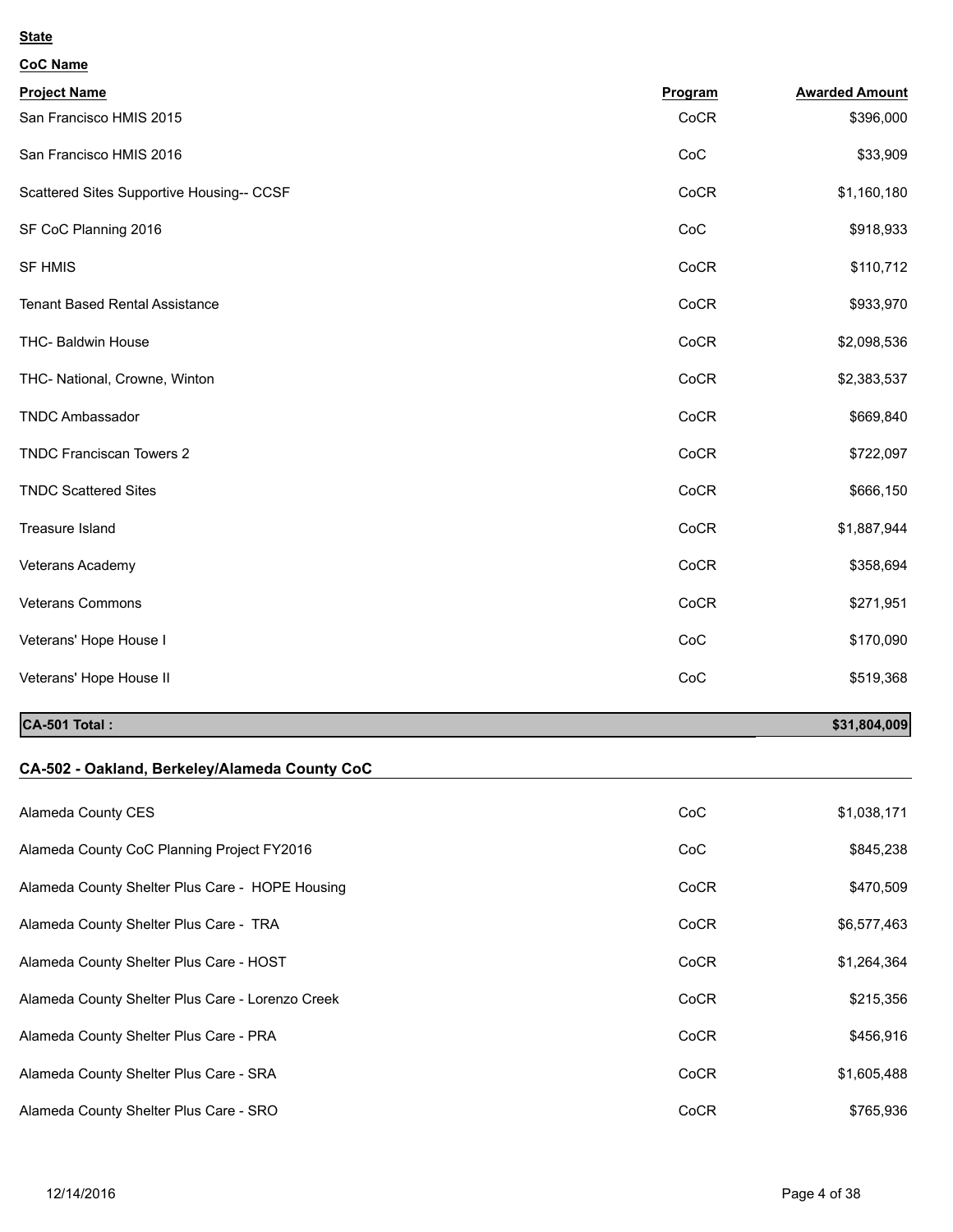| <b>CoC Name</b>                                               |         |                       |
|---------------------------------------------------------------|---------|-----------------------|
| <b>Project Name</b>                                           | Program | <b>Awarded Amount</b> |
| Alameda Point Permanent                                       | CoCR    | \$216,446             |
| APC Multi-Service Center                                      | CoCR    | \$1,111,092           |
| Banyan House Transitional Housing                             | CoCR    | \$81,320              |
| Berkeley Housing for Older Adults Project (HOAP)              | CoCR    | \$282,624             |
| Bessie Coleman Court Permanent Supportive Housing             | CoCR    | \$247,426             |
| <b>Bridget House Transitional</b>                             | CoCR    | \$70,289              |
| Carmen Avenue Apartments                                      | CoCR    | \$36,166              |
| <b>Channing Way Apartments</b>                                | CoCR    | \$35,323              |
| <b>COACH Project</b>                                          | CoCR    | \$674,734             |
| Concord House                                                 | CoCR    | \$77,099              |
| <b>Families in Transition</b>                                 | CoCR    | \$249,815             |
| Health, Housing and Integrated Services Network               | CoCR    | \$549,672             |
| <b>Homes for Wellness</b>                                     | CoCR    | \$890,540             |
| Housing Fast Support Network                                  | CoCR    | \$1,864,465           |
| <b>Housing Stabilization</b>                                  | CoCR    | \$393,908             |
| Impact                                                        | CoCR    | \$971,983             |
| <b>InHOUSE</b>                                                | CoCR    | \$391,907             |
| Laguna Commons Rental Assistance Program (RAP)                | CoCR    | \$167,560             |
| Lorenzo Creek SHP                                             | CoCR    | \$85,788              |
| Matilda Cleveland Transitional Housing Program                | CoCR    | \$264,765             |
| North County Family Rapid Rehousing Collaborative             | CoCR    | \$804,419             |
| North County Homeless Youth RRH                               | CoCR    | \$1,306,866           |
| North County Women's Center                                   | CoCR    | \$390,535             |
| Oakland Homeless Youth Housing Collaborative                  | CoCR    | \$713,095             |
| Oakland PATH Re-Housing Initiative                            | CoCR    | \$474,829             |
| Pathways Project                                              | CoCR    | \$182,216             |
| Peter Babcock House                                           | CoCR    | \$39,462              |
| Reciprocal Integrated Services for Empowerment (RISE) Project | CoCR    | \$160,183             |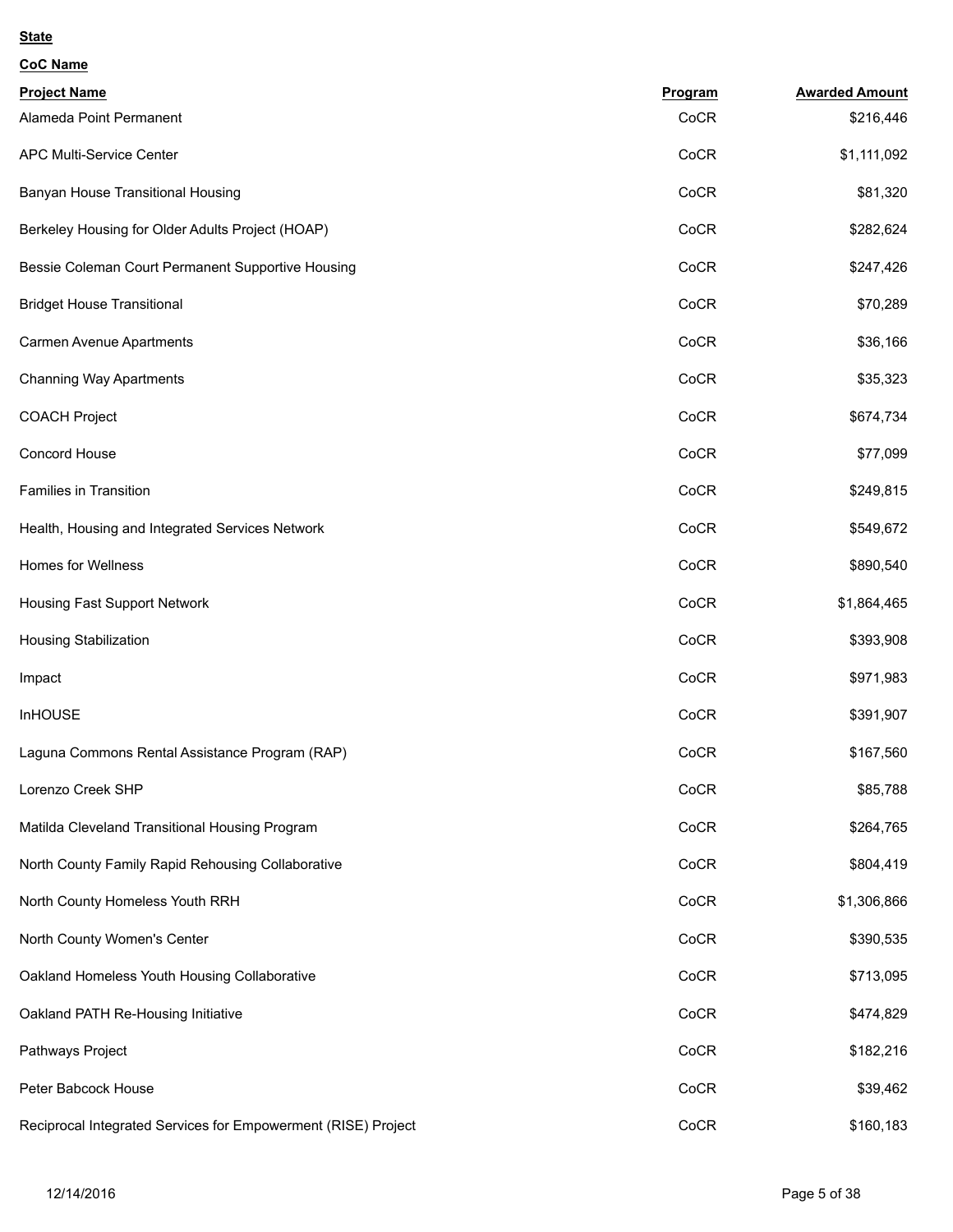| <b>CoC Name</b>                                       |         |                       |
|-------------------------------------------------------|---------|-----------------------|
| <b>Project Name</b>                                   | Program | <b>Awarded Amount</b> |
| <b>Regent Street</b>                                  | CoCR    | \$80,867              |
| <b>Russell Street Residence</b>                       | CoCR    | \$297,138             |
| Southern Alameda County Housing/Jobs Linkages Program | CoCR    | \$1,463,286           |
| Spirit of Hope I                                      | CoCR    | \$51,685              |
| <b>STAY Well Housing</b>                              | CoCR    | \$604,658             |
| <b>Supportive Housing Network</b>                     | CoCR    | \$187,315             |
| <b>Tenant Based Rental Assistance</b>                 | CoCR    | \$2,958,286           |
| Tri-City FESCO Bridgeway Apartments                   | CoCR    | \$42,973              |
| <b>Turning Point</b>                                  | CoCR    | \$633,869             |
| <b>Walker House</b>                                   | CoCR    | \$216,487             |
| Welcome Home                                          | CoCR    | \$822,707             |
| Welcome Home San Leandro                              | CoCR    | \$665,628             |

# **CA-502 Total :** \$33,998,867

# **CA-503 - Sacramento City & County CoC**

| Achieving Change Together (ACT)                           | CoCR | \$343,727 |
|-----------------------------------------------------------|------|-----------|
| Adolfo Transitional Housing Program for Emancipated Youth | CoCR | \$264,779 |
| Boulevard Court (Budget Inn)                              | CoCR | \$135,674 |
| <b>Building Bridges Program</b>                           | CoCR | \$369,000 |
| <b>Building Community</b>                                 | CoC  | \$585,970 |
| Casas de Esperanza                                        | CoCR | \$348,145 |
| CoC Planning Project Application FY2016                   | CoC  | \$144,000 |
| Connections                                               | CoCR | \$281,425 |
| Friendship Housing                                        | CoCR | \$775,726 |
| Home at Last                                              | CoCR | \$319,905 |
| Mather Veterans Village                                   | CoCR | \$151,408 |
| Mutual Housing at the Highlands                           | CoCR | \$337,713 |
| New Community                                             | CoCR | \$694,218 |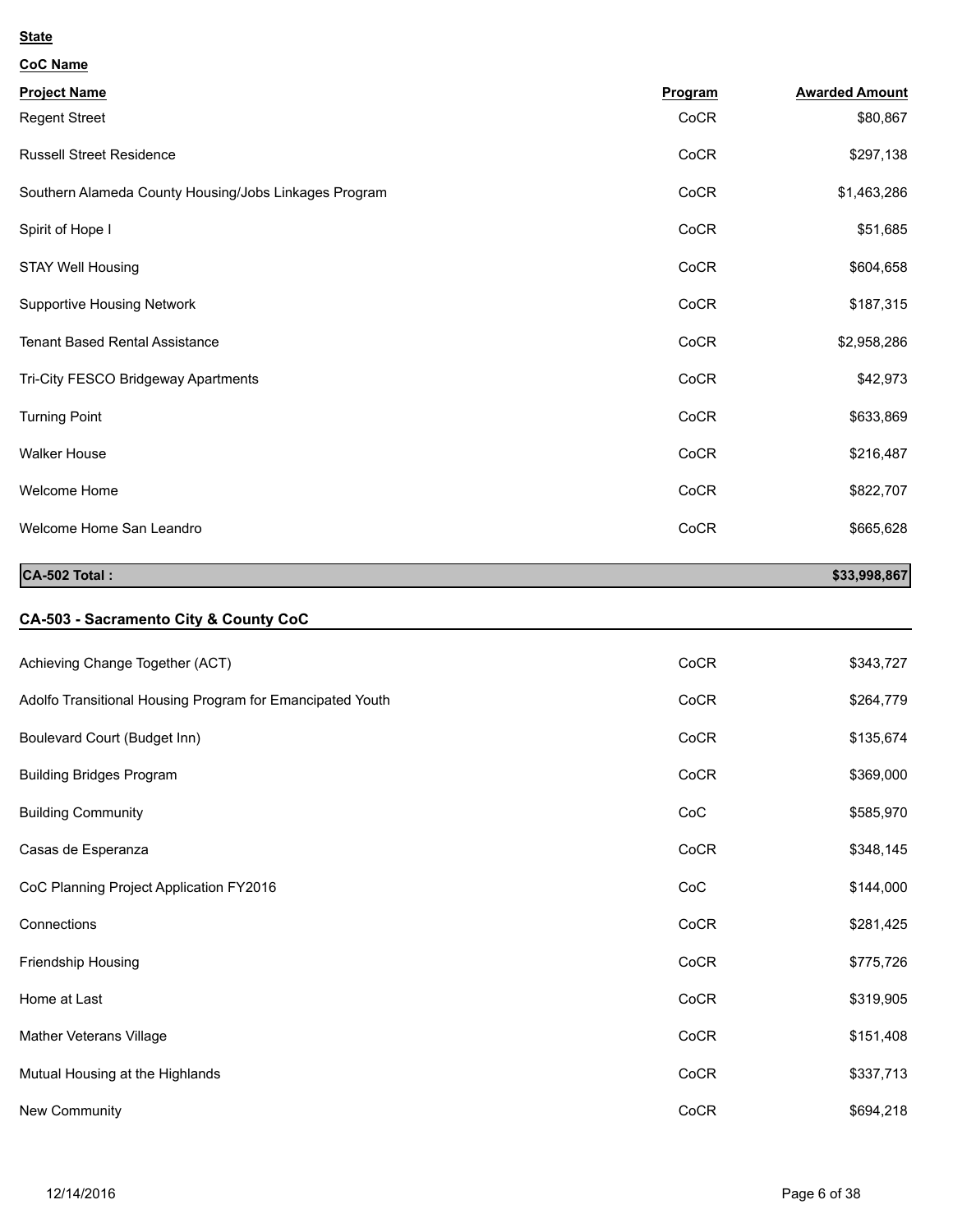| <b>CoC Name</b>                                   |         |                       |
|---------------------------------------------------|---------|-----------------------|
| <b>Project Name</b>                               | Program | <b>Awarded Amount</b> |
| New Direction PHP 2016                            | CoCR    | \$666,815             |
| Omega Permanent Supportive Housing Project        | CoCR    | \$452,641             |
| PACT Permanent Housing Program (PPHP) 2016        | CoCR    | \$360,434             |
| Quinn Cottages                                    | CoCR    | \$318,083             |
| Rapid Rehousing for Youth                         | CoC     | \$82,260              |
| Rapid Rehousing for Youth #2                      | CoC     | \$103,877             |
| reSTART                                           | CoC     | \$2,619,953           |
| Sacramento HMIS                                   | CoCR    | \$83,303              |
| Sacramento Homeless Management Information System | CoCR    | \$189,891             |
| Saybrook Permanent Supportive Housing Project     | CoCR    | \$515,339             |
| Shasta Hotel                                      | CoCR    | \$133,971             |
| Shelter Plus Care Case Management Program         | CoCR    | \$99,740              |
| Shelter Plus Care TRA                             | CoCR    | \$4,301,679           |
| Step Up Sacramento                                | CoCR    | \$2,456,938           |
| <b>Stepping Stones</b>                            | CoCR    | \$455,851             |
| The Doorway                                       | CoCR    | \$643,581             |
| The Housing Program for Youth (THPY)              | CoCR    | \$182,255             |
| The King Project                                  | CoCR    | \$166,178             |
| VOA Rapid Rehousing for Families                  | CoCR    | \$484,640             |
| <b>WORK 2016</b>                                  | CoCR    | \$442,719             |

**CA-503 Total :** \$19,511,838

# **CA-504 - Santa Rosa, Petaluma/Sonoma County CoC** Catholic Charities Permanent Supportive Housing Project Santa Rosa 2 CoCR CoCR \$256,121 Catholic Charities Permanent Supportive Housing Project Santa Rosa 3 CoCR CoCR \$239,943

Cherry Creek Village \$53,243 Community Based Permanent Supportive Housing Community Based Permanent Supportive Housing Cock \$82,372

Community Based Permanent Supportive Housing 2-Bonus Project Community Based Permanent Supportive Housing 2-Bonus Project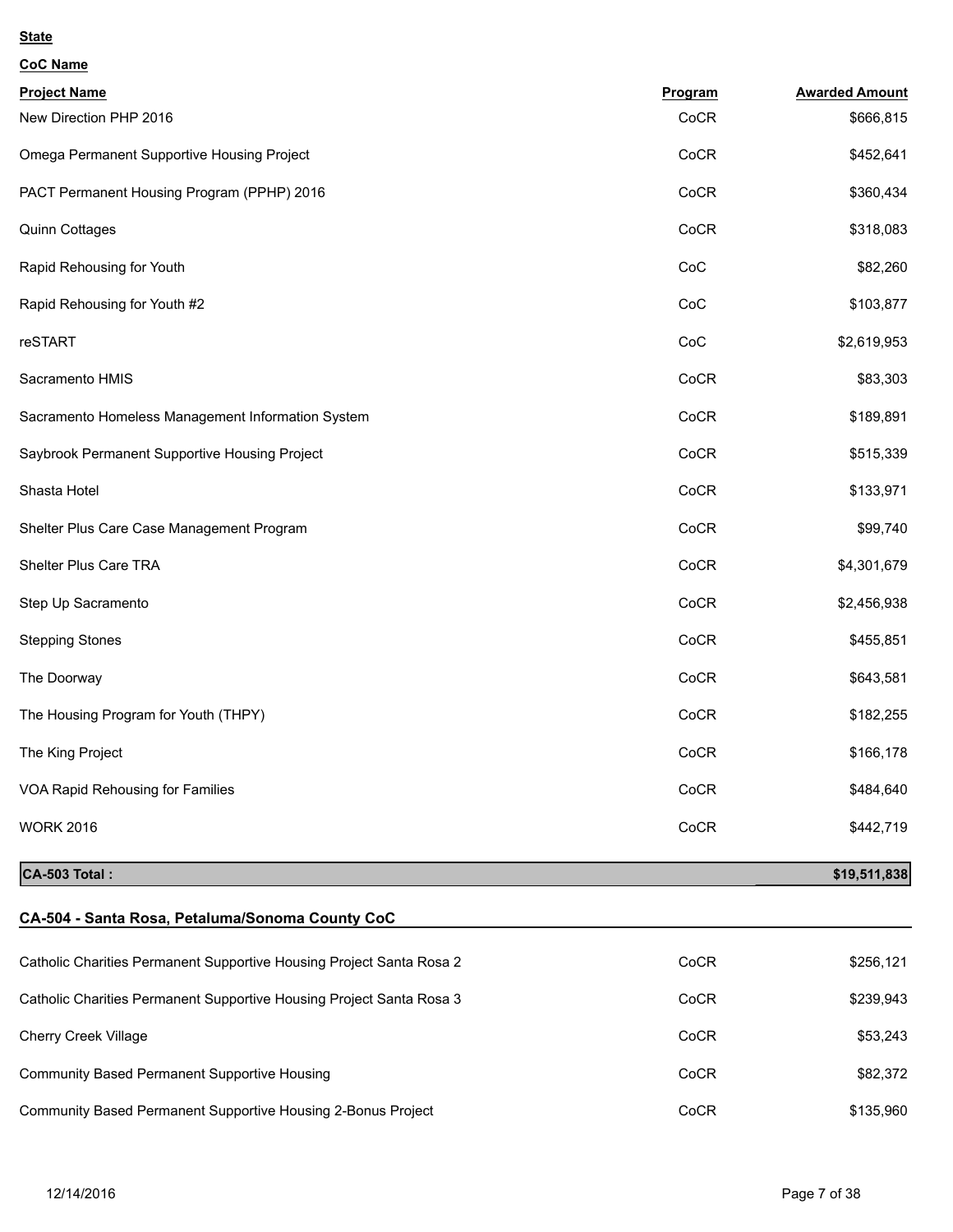| <b>CoC Name</b>                                                              |         |                       |
|------------------------------------------------------------------------------|---------|-----------------------|
| <b>Project Name</b>                                                          | Program | <b>Awarded Amount</b> |
| Coordinated Intake Expansion Project                                         | CoCR    | \$247,793             |
| Coordinated Intake Project                                                   | CoCR    | \$102,198             |
| Homeless Management Information System (HMIS)                                | CoCR    | \$137,907             |
| Homeless Management Information System (HMIS) Expansion                      | CoCR    | \$50,000              |
| Mill Street Supportive Housing                                               | CoCR    | \$73,925              |
| Renewal Rental Assistance - Chronically Homeless Persons with Mental Illness | CoCR    | \$107,692             |
| Renewal Rental Assistance - Persons with Disabilities                        | CoCR    | \$192,088             |
| Renewal Rental Assistance - Persons with HIV/AIDS                            | CoCR    | \$804,182             |
| Renewal Rental Assistance - Youth with Disabilities                          | CoCR    | \$71,018              |
| Samaritan (FACT) SHP 02.01.17-01.31.18                                       | CoCR    | \$81,987              |
| SAY Sponsor-Based Rental Assistance                                          | CoCR    | \$97,444              |
| Sonoma County Continuum of Care                                              | CoC     | \$89,602              |
| Sonoma SCIL 02.01.17-01.31.18                                                | CoCR    | \$205,167             |
| <b>Stony Point Commons</b>                                                   | CoCR    | \$47,694              |
| CA-504 Total:                                                                |         | \$3,076,336           |

# **CA-505 - Richmond/Contra Costa County CoC**

| <b>ACCESS</b>                                | CoCR | \$505,876 |
|----------------------------------------------|------|-----------|
| CA-505 CoC Planning Application FY2016       | CoC  | \$323,602 |
| Contra Costa Coordinated Entry               | CoCR | \$550,344 |
| Contra Costa Coordinated Entry Expansion     | CoC  | \$666,691 |
| Contra Costa HMIS                            | CoCR | \$175,596 |
| Contra Costa Project-Based Rental Assistance | CoCR | \$147,440 |
| Contra Costa Tenant-Based Rental Assistance  | CoCR | \$529,082 |
| <b>Destination Home</b>                      | CoCR | \$296,528 |
| Families in Supportive Housing (FISH)        | CoCR | \$797,694 |
| Garden Park Apartments Community (GPAC)      | CoCR | \$254,764 |
| Idaho Apartments                             | CoCR | \$194,836 |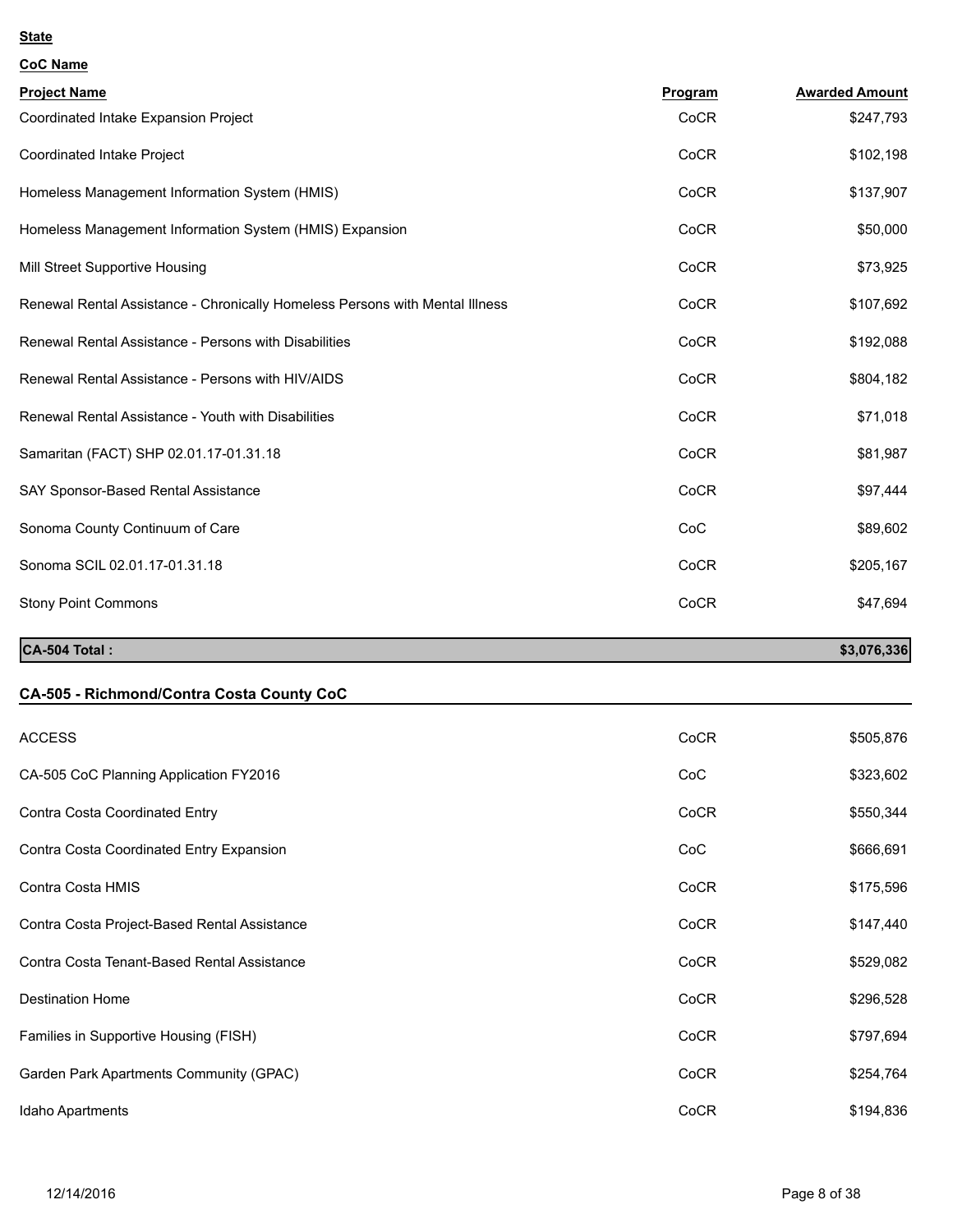| <b>CoC Name</b>                                        |         |                       |
|--------------------------------------------------------|---------|-----------------------|
| <b>Project Name</b>                                    | Program | <b>Awarded Amount</b> |
| <b>Permanent Connections</b>                           | CoCR    | \$251,686             |
| Permanent Step Project                                 | CoCR    | \$145,348             |
| Project CHOICE                                         | CoCR    | \$248,717             |
| Project Coming Home - Addressing Addictions to Alcohol | CoCR    | \$581,873             |
| Project Thrive                                         | CoC     | \$438,174             |
| <b>REACH Plus Family Rapid Rehousing</b>               | CoCR    | \$446,263             |
| Shelter Plus Care - Consolidated                       | CoCR    | \$5,733,493           |
| Shelter Plus Care - Lakeside                           | CoCR    | \$83,460              |
| Tabora Gardens Senior Apartments                       | CoC     | \$288,075             |
| <b>Transitional Housing Partnership</b>                | CoCR    | \$313,239             |
| Villa Vasconcellos                                     | CoCR    | \$104,211             |
|                                                        |         |                       |

**CA-505 Total :** \$13,076,992

# **CA-506 - Salinas/Monterey, San Benito Counties CoC**

| CA-506 Total:                           |      | \$1,967,620 |
|-----------------------------------------|------|-------------|
| Shelter Plus Care #2                    | CoCR | \$139,157   |
| Shelter Cove                            | CoCR | \$140,800   |
| Sandy Shores                            | CoCR | \$104,206   |
| Safe Passage Renewal Application FY2016 | CoCR | \$130,574   |
| Pueblo Del Mar                          | CoCR | \$374,874   |
| MOST/Lexington Court                    | CoCR | \$101,336   |
| Men in Transition                       | CoCR | \$169,772   |
| <b>MCHOPE</b>                           | CoCR | \$108,527   |
| Homeward Bound                          | CoCR | \$118,209   |
| <b>Helping Hands</b>                    | CoCR | \$237,518   |
| Coming Home Program                     | CoCR | \$82,555    |
| Casa de Paz                             | CoCR | \$201,012   |
| CA-506 CoC Planning Application 2016    | CoC  | \$59,080    |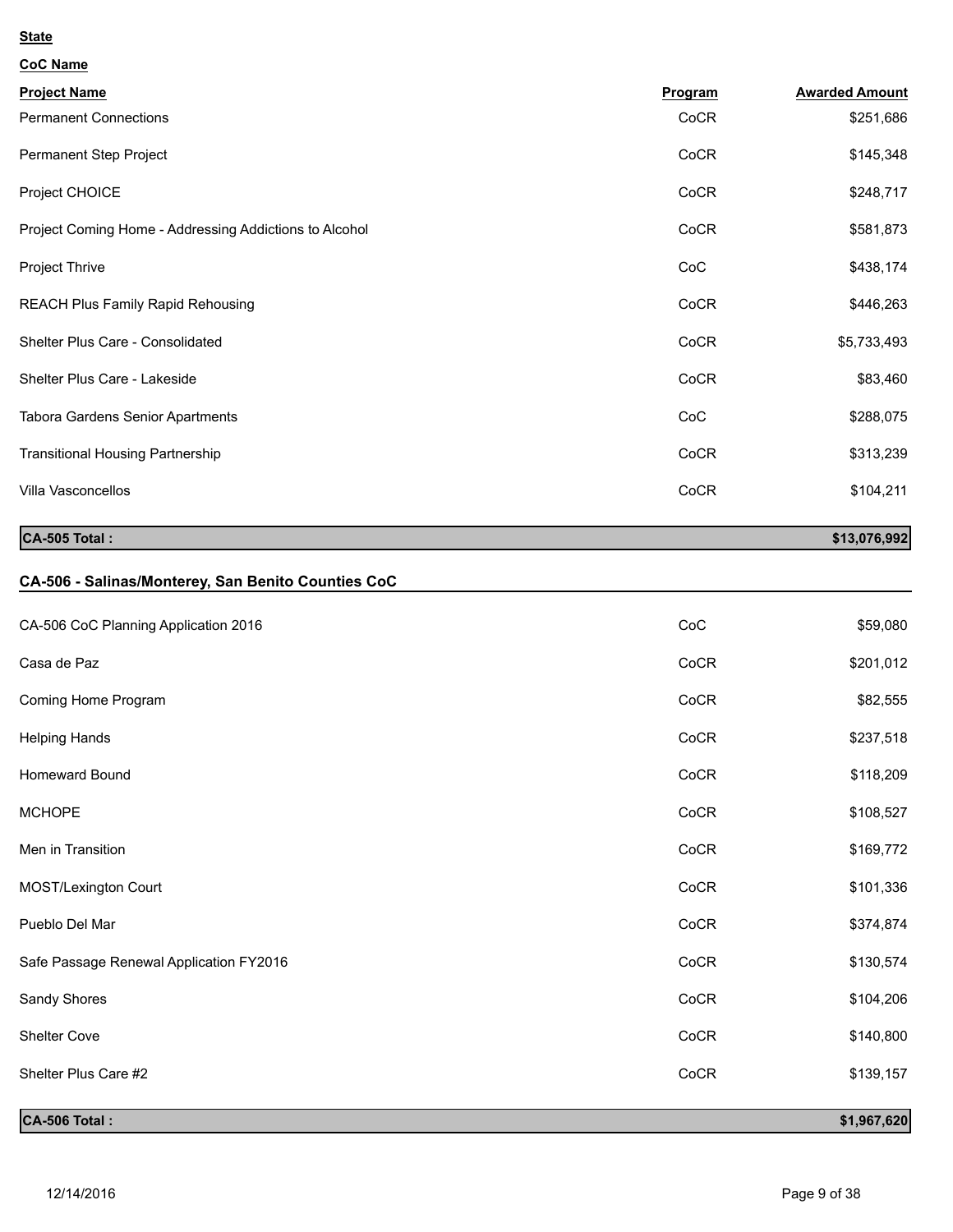| <b>CoC Name</b>                                              |         |                       |
|--------------------------------------------------------------|---------|-----------------------|
| <b>Project Name</b>                                          | Program | <b>Awarded Amount</b> |
| <b>CA-507 - Marin County CoC</b>                             |         |                       |
| CA-507 CoC Planning Application FY2016                       | CoC     | \$95,371              |
| Chronically Homeless Families PSH Project                    | CoCR    | \$97,706              |
| <b>Family Place</b>                                          | CoCR    | \$359,156             |
| Housing At Last                                              | CoCR    | \$550,836             |
| Housing First Expansion                                      | CoCR    | \$61,294              |
| Housing First Expansion (II)                                 | CoCR    | \$92,444              |
| Marin County CoC Coordinated Entry                           | CoC     | \$113,493             |
| MARIN SHP (01/01/17-12/31/17)                                | CoCR    | \$219,764             |
| Palm Court                                                   | CoCR    | \$239,982             |
| Palm Court II                                                | CoCR    | \$19,522              |
| Palm Court III                                               | CoCR    | \$19,607              |
| Palm Court IV                                                | CoCR    | \$38,164              |
| Shelter Plus Care 1 FY2015 Renewal Application               | CoCR    | \$1,193,157           |
| Shelter Plus Care 3 FY2015 Renewal Application               | CoCR    | \$68,890              |
| Shelter Plus Care Expansion                                  | CoC     | \$158,952             |
| CA-507 Total :                                               |         | \$3,328,338           |
| CA-508 - Watsonville/Santa Cruz City & County CoC            |         |                       |
| Brommer St Transitional Housing Prog16.17                    | CoCR    | \$57,067              |
| CA-508 CoC Planning Project Application FY2016               | CoC     | \$54,258              |
| Clean and Sober Shared Transitional Housing                  | CoCR    | \$184,609             |
| Coordinated Entry System                                     | CoC     | \$75,000              |
| County of Santa Cruz Homeless Management Information System  | CoCR    | \$91,699              |
| First Step-Scattered Site Housing for Families with Children | CoCR    | \$177,067             |
| Freedom Cottages                                             | CoCR    | \$15,645              |
| Housing For Health 2                                         | CoC     | \$44,108              |
| Housing For Health 3                                         | CoC     | \$90,429              |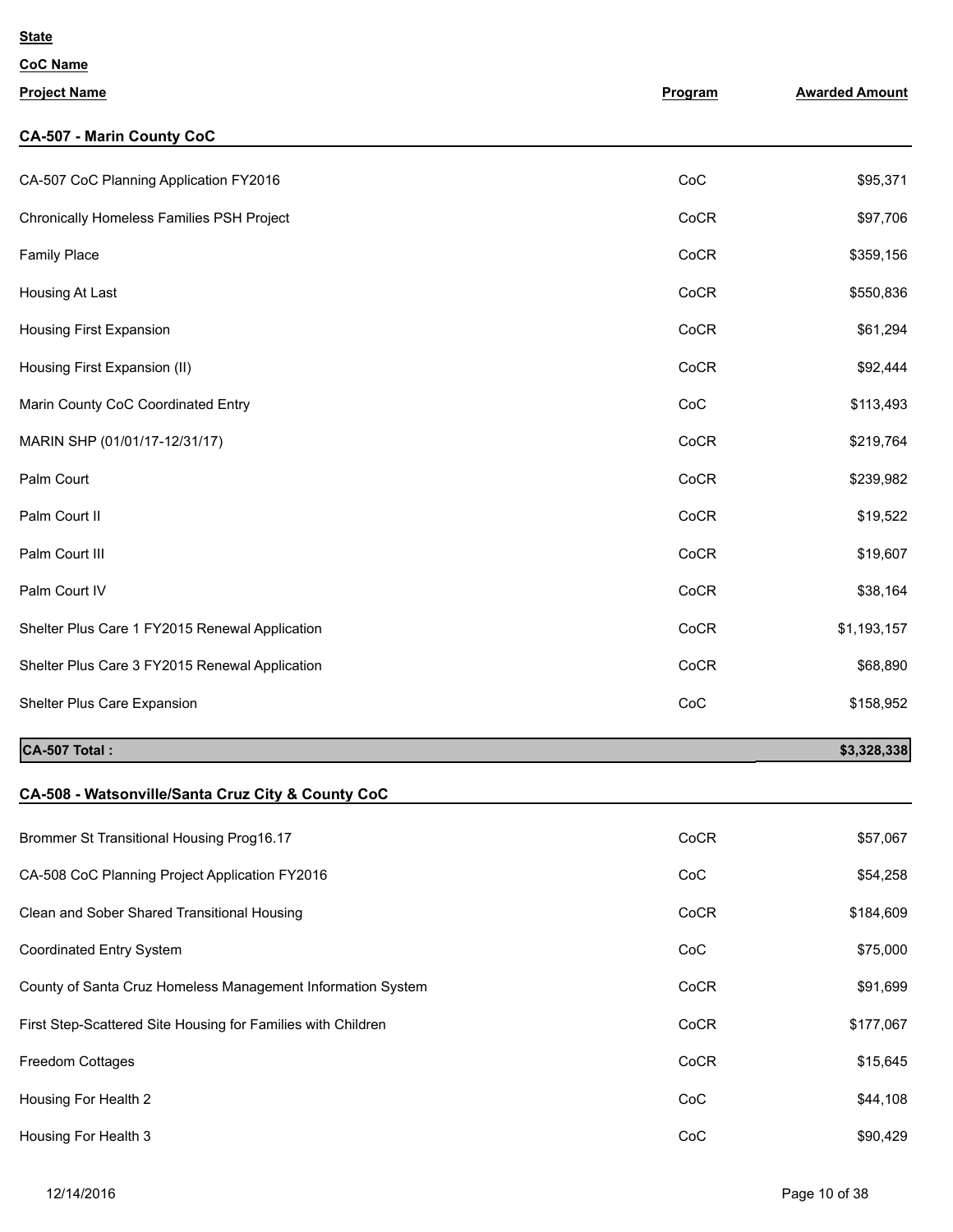| <b>CoC Name</b>                                            |         |                       |
|------------------------------------------------------------|---------|-----------------------|
| <b>Project Name</b>                                        | Program | <b>Awarded Amount</b> |
| <b>MATCH II</b>                                            | CoCR    | \$36,815              |
| <b>MATCH III</b>                                           | CoCR    | \$76,076              |
| Meaningful Answers to Chronic Homelessness (MATCH)         | CoCR    | \$429,460             |
| Page Smith Community House                                 | CoCR    | \$145,307             |
| Shelter + Care Perm Housing FY 2016 17                     | CoCR    | \$475,734             |
| CA-508 Total:                                              |         | \$1,953,274           |
| <b>CA-509 - Mendocino County CoC</b>                       |         |                       |
| CoC Planning Project 2016                                  | CoC     | \$51,361              |
| <b>Coordinated Entry</b>                                   | CoC     | \$93,312              |
| HMIS Dedicated Project 2016                                | CoCR    | \$46,878              |
| TRA Renewal 2016                                           | CoCR    | \$1,509,691           |
| CA-509 Total:                                              |         | \$1,701,242           |
| CA-510 - Turlock, Modesto/Stanislaus County CoC            |         |                       |
| Afforadable Housing                                        | CoCR    | \$100,078             |
| HALO (3)                                                   | CoCR    | \$202,629             |
| <b>HALO 7 (14)</b>                                         | CoCR    | \$93,281              |
| HALO Apartments (5)                                        | CoCR    | \$232,822             |
| HALO Housing (1)                                           | CoCR    | \$125,641             |
| HALO RCC VET                                               | CoCR    | \$99,187              |
| Households in Recovery                                     | CoCR    | \$186,028             |
| NEW HALO VET                                               | CoCR    | \$89,027              |
| Pathways                                                   | CoCR    | \$78,976              |
| Pathways-Support Services Only                             | CoCR    | \$43,241              |
| Permanent Housing #1                                       | CoCR    | \$97,303              |
| Permanent Supportive Housing for Families with Children    | CoC     | \$59,257              |
| Permanent Supportive Housing for Families with Children #2 | CoC     | \$95,102              |
| Shelter plus Care 1-4,6,7&8 FY2016 Renewal                 | CoCR    | \$1,014,296           |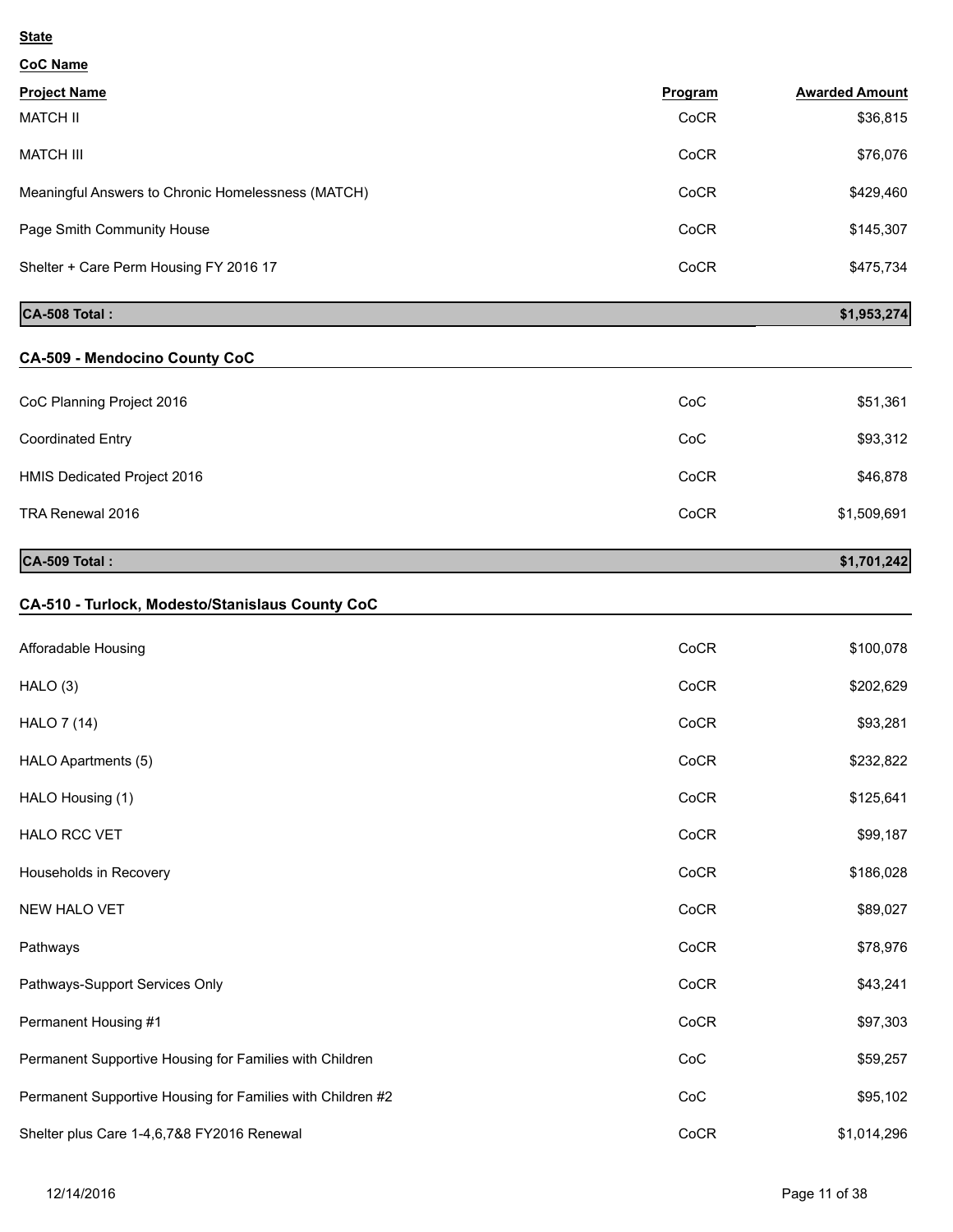| <b>CoC Name</b> |
|-----------------|
|                 |

| <b>Project Name</b>                   | Program | <b>Awarded Amount</b> |
|---------------------------------------|---------|-----------------------|
| Shelter plus Care 5 MP FY2016 Renewal | CoCR    | \$138,006             |
| Stanislaus HMIS 1&2 FY2016 Renewal 1  | CoCR    | \$173,533             |
| Supportive Housing-2016-2017          | CoCR    | \$167,137             |
| Supportive Housing Outreach Project   | CoCR    | \$67,931              |
| We Care Turlock Permanent Housing     | CoC     | \$46,798              |

# **CA-510 Total :** \$3,110,273

# **CA-511 - Stockton/San Joaquin County CoC**

| CA-511 Total:                           |      | \$4,290,724 |
|-----------------------------------------|------|-------------|
| <b>SPICE</b>                            | CoCR | \$155,368   |
| Shelter Plus Care 6                     | CoCR | \$86,914    |
| Shelter Plus Care 5                     | CoCR | \$156,030   |
| Shelter Plus Care - combined            | CoCR | \$2,158,383 |
| Horizons                                | CoCR | \$208,863   |
| <b>HOPE</b>                             | CoCR | \$407,883   |
| Hermanas II                             | CoCR | \$151,500   |
| Hermanas I                              | CoCR | \$151,894   |
| From Homelessness to Homes II           | CoCR | \$299,090   |
| <b>CHARM</b>                            | CoCR | \$98,540    |
| CARE (Coordinated Area Response Effort) | CoCR | \$416,259   |
|                                         |      |             |

# **CA-512 - Daly City/San Mateo County CoC**

| CA-512 CoC Planning Application FY2016 | CoC  | \$244,740   |
|----------------------------------------|------|-------------|
| Casa de Sor Juana Ines                 | CoCR | \$229,668   |
| Family Crossroads 2016                 | CoCR | \$133,750   |
| First Step for Families 2016           | CoCR | \$504,212   |
| Housing Plus - South (SP13)            | CoCR | \$69,875    |
| Permanent Supportive Housing (SP16)    | CoCR | \$1,051,041 |
| Permanent Supportive housing (SP18)    | CoC  | \$408,031   |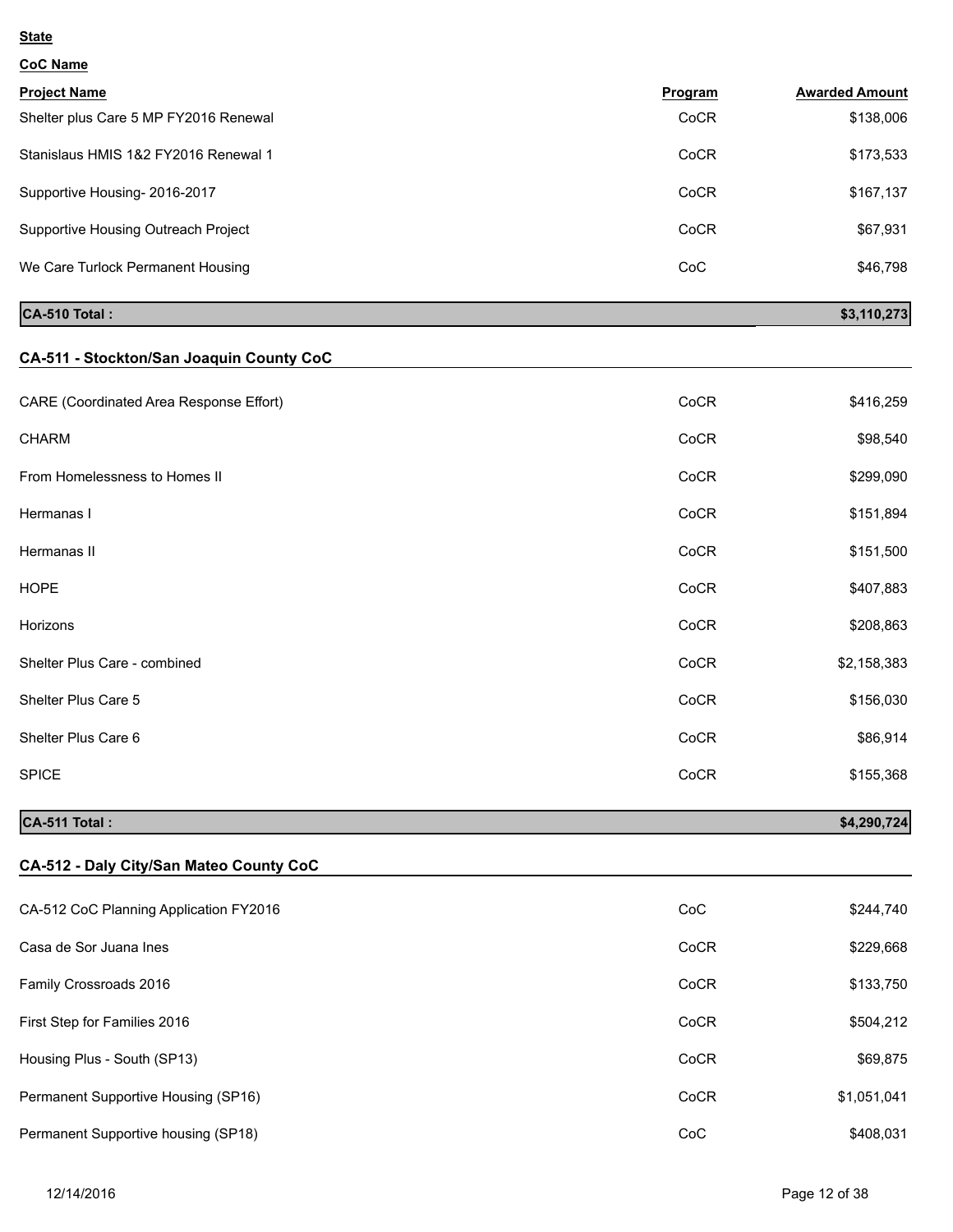| <b>CoC Name</b>                           |         |                       |
|-------------------------------------------|---------|-----------------------|
| <b>Project Name</b>                       | Program | <b>Awarded Amount</b> |
| Rapid Re-housing 2016                     | CoCR    | \$434,004             |
| Redwood Family House 2016                 | CoCR    | \$133,750             |
| SAFE (Savings & Financial Education) 2016 | CoCR    | \$145,911             |
| Safe Harbor                               | CoCR    | \$107,000             |
| San Mateo County HMIS Project 2016        | CoCR    | \$80,110              |
| <b>SAYAT</b>                              | CoCR    | \$74,666              |
| Shelter Plus Care Belmont Apartments      | CoCR    | \$196,483             |
| Shelter Plus Care SP14                    | CoCR    | \$64,077              |
| Shelter Plus Care Sponsor Based (SP15)    | CoCR    | \$214,345             |
| Shelter Plus Care Sponsor Based (SP2)     | CoCR    | \$1,146,966           |
| Shelter Plus Care Tenant Based (SP10)     | CoCR    | \$2,226,452           |
| <b>SHP Scattered Site</b>                 | CoCR    | \$886,735             |
| Spring Street Transitional Housing        | CoCR    | \$40,283              |
| Vendome 2016                              | CoCR    | \$191,257             |

# ان المحمد المحمد المحمد المحمد المحمد المحمد المحمد المحمد المحمد المحمد المحمد المحمد المحمد المحمد المحمد المحمد ا

# **CA-513 - Visalia/Kings, Tulare Counties CoC**

| Anchors II                                               | CoCR | \$78,121  |
|----------------------------------------------------------|------|-----------|
| Anchors IV                                               | CoCR | \$76,729  |
| Casa de Robles 2 Permanent Supportive Housing            | CoCR | \$74,900  |
| Casa de Robles 3 Permanent Supportive Housing            | CoCR | \$153,132 |
| CoC Planning Project                                     | CoC  | \$60,792  |
| <b>Coordinated Entry</b>                                 | CoC  | \$79,200  |
| Every Door Open                                          | CoCR | \$126,807 |
| <b>HMIS Supplemental</b>                                 | CoCR | \$53,672  |
| Homeless Management Information System (HMIS)            | CoCR | \$103,861 |
| Kings Permanent Supportive Housing                       | CoCR | \$176,164 |
| Permanent Supportive Housing - Visalia (CA1273L9T131401) | CoCR | \$51,263  |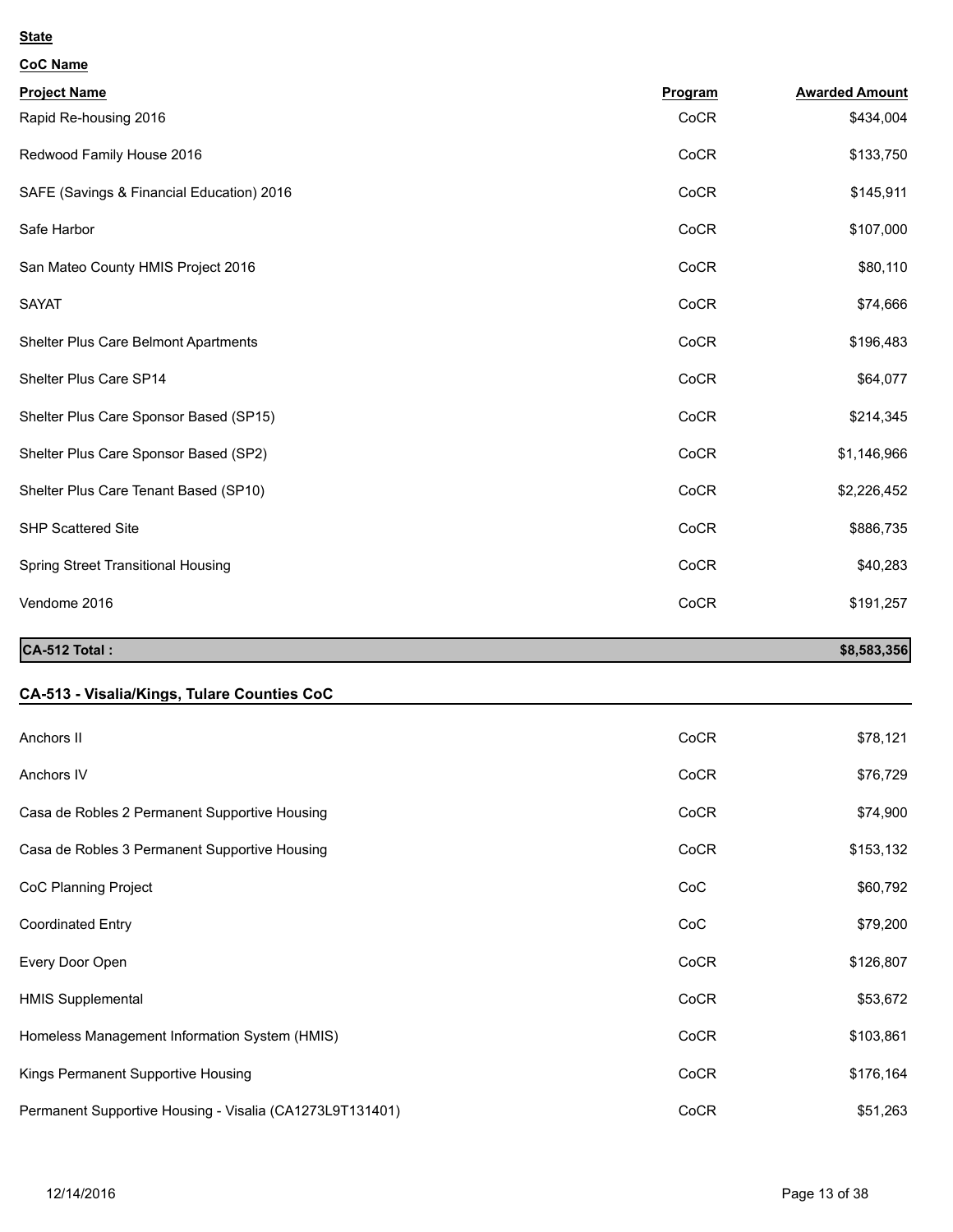| <b>CoC Name</b> |
|-----------------|
|                 |

| <b>Project Name</b>                                | Program     | <b>Awarded Amount</b> |
|----------------------------------------------------|-------------|-----------------------|
| Permanent Supportive Housing Program               | CoCR        | \$94,530              |
| <b>Ridge Connections 1 RRH</b>                     | CoCR        | \$96,194              |
| Ridge Connections 2 PSH                            | CoCR        | \$146,175             |
| Tulare County Every Door Open                      | CoCR        | \$131,533             |
| Tulare County Permanent Supportive Housing Program | CoCR        | \$313,831             |
| Tulare County PSH II                               | CoCR        | \$58,117              |
| <b>Tulare Housing First</b>                        | CoCR        | \$53,272              |
| <b>Tulare Housing First II</b>                     | <b>CoCR</b> | \$121,415             |
| Tulare Housing First II Bonus                      | CoCR        | \$37,493              |
|                                                    |             |                       |

# **CA-513 Total :** \$2,087,201

# **CA-514 - Fresno City & County/Madera County CoC**

| A Rapid Way Home                          | CoC  | \$175,138 |
|-------------------------------------------|------|-----------|
| CoC Planning 2016                         | CoC  | \$255,294 |
| Falcon Court Permanent Supportive Housing | CoCR | \$816,322 |
| Family Villa Permanent Supportive Housing | CoCR | \$618,838 |
| HERO Team 2                               | CoC  | \$275,000 |
| <b>HMIS</b>                               | CoCR | \$137,700 |
| <b>HMIS Expansion</b>                     | CoCR | \$76,500  |
| MHS Fresno Housing Plus 2                 | CoCR | \$191,272 |
| MHS-Hacienda Housing Program              | CoC  | \$250,352 |
| MMC Clovis Transitional Project           | CoCR | \$222,501 |
| <b>MMC Downtown Transition</b>            | CoCR | \$224,280 |
| MMC Welcome Home 2                        | CoCR | \$189,518 |
| MMC Welcome Home 2a                       | CoCR | \$32,270  |
| MMC Welcome Home 3                        | CoCR | \$263,157 |
| Naomi's House                             | CoCR | \$360,915 |
| Permanent Supportive Housing Trinity      | CoCR | \$76,215  |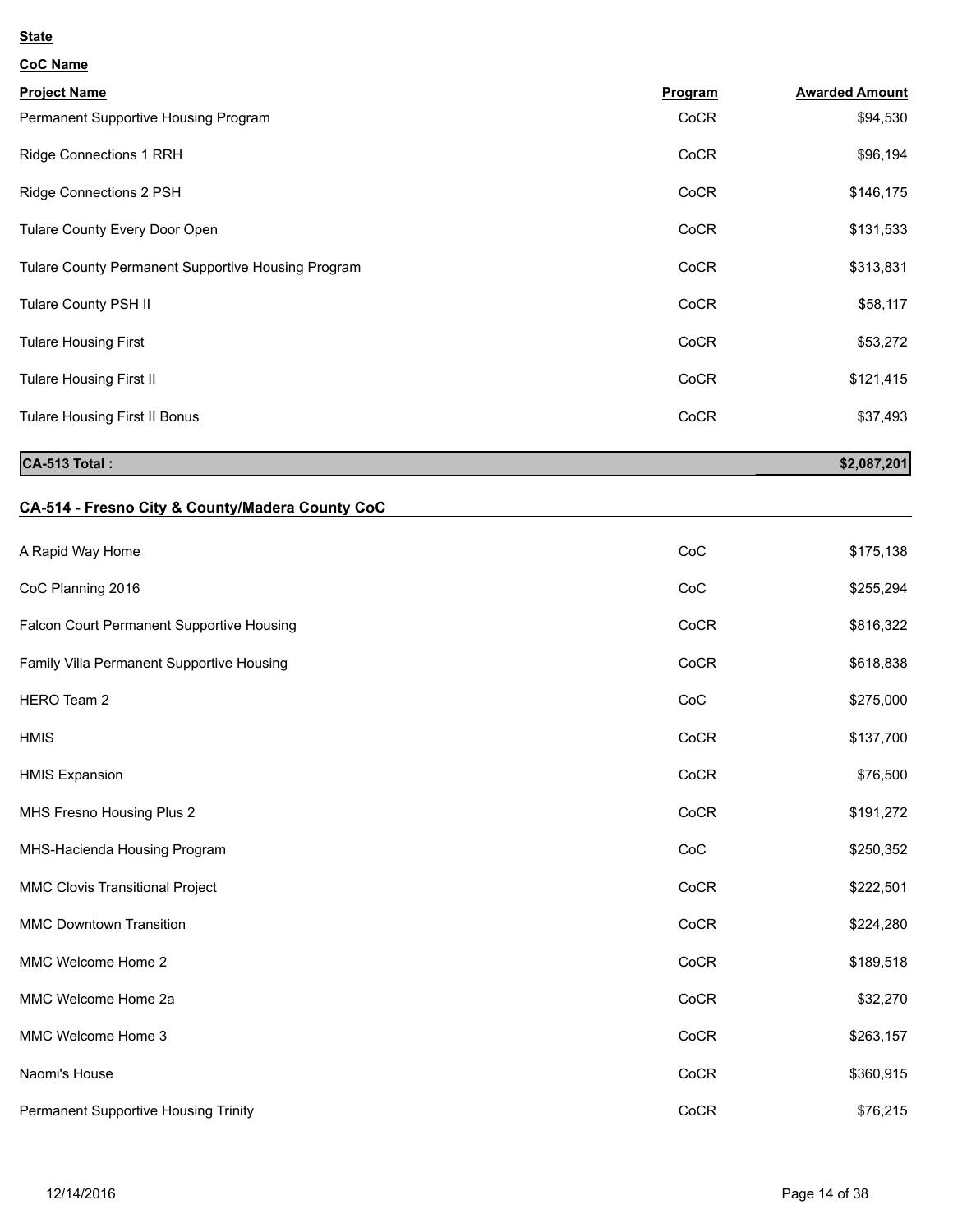| <b>CoC Name</b>                            |         |                       |
|--------------------------------------------|---------|-----------------------|
| <b>Project Name</b>                        | Program | <b>Awarded Amount</b> |
| Permanent Supportive Housing, Blackstone   | CoCR    | \$51,918              |
| Project Hearth                             | CoCR    | \$264,410             |
| Project Home Plate                         | CoC     | \$322,022             |
| Project Homestead                          | CoCR    | \$290,738             |
| Project LiftOFF                            | CoCR    | \$347,058             |
| Project PHoenix                            | CoCR    | \$369,597             |
| Rapid Rehousing Project                    | CoCR    | \$257,829             |
| Renaissance at Santa Clara                 | CoCR    | \$78,301              |
| RRH A Family Home                          | CoCR    | \$431,173             |
| Serenity Village                           | CoCR    | \$176,777             |
| Shelter Plus Care 1                        | CoCR    | \$1,001,417           |
| Shelter Plus Care 4                        | CoCR    | \$334,675             |
| Shunammite Place                           | CoCR    | \$191,177             |
| SSO Coordinated Entry                      | CoCR    | \$83,547              |
| <b>Stasis Permanent Supportive Housing</b> | CoCR    | \$448,172             |
| Valley Teen Ranch                          | CoCR    | \$30,620              |
| Welcome Home                               | CoCR    | \$161,883             |

# **CA-514 Total :** \$9,006,586<sup>1</sup>

### **CA-515 - Roseville, Rocklin/Placer, Nevada Counties CoC**

| 2016 CoC Planning Grant                | CoC         | \$36,981  |
|----------------------------------------|-------------|-----------|
| ASOC Permanent Supportive Housing 2016 | <b>CoCR</b> | \$372,906 |
| HMIS Nevada - Placer County            | <b>CoCR</b> | \$20,770  |
| Home Anew Renwal 2                     | CoCR        | \$23,102  |
| Permanent Supportive Housing 1         | CoCR        | \$34,605  |
| Permanent Supportive Housing 2         | CoCR        | \$22,107  |
| Permanent Supportive Housing 4         | CoCR        | \$20,935  |
| Placer St 2011                         | CoCR        | \$13,174  |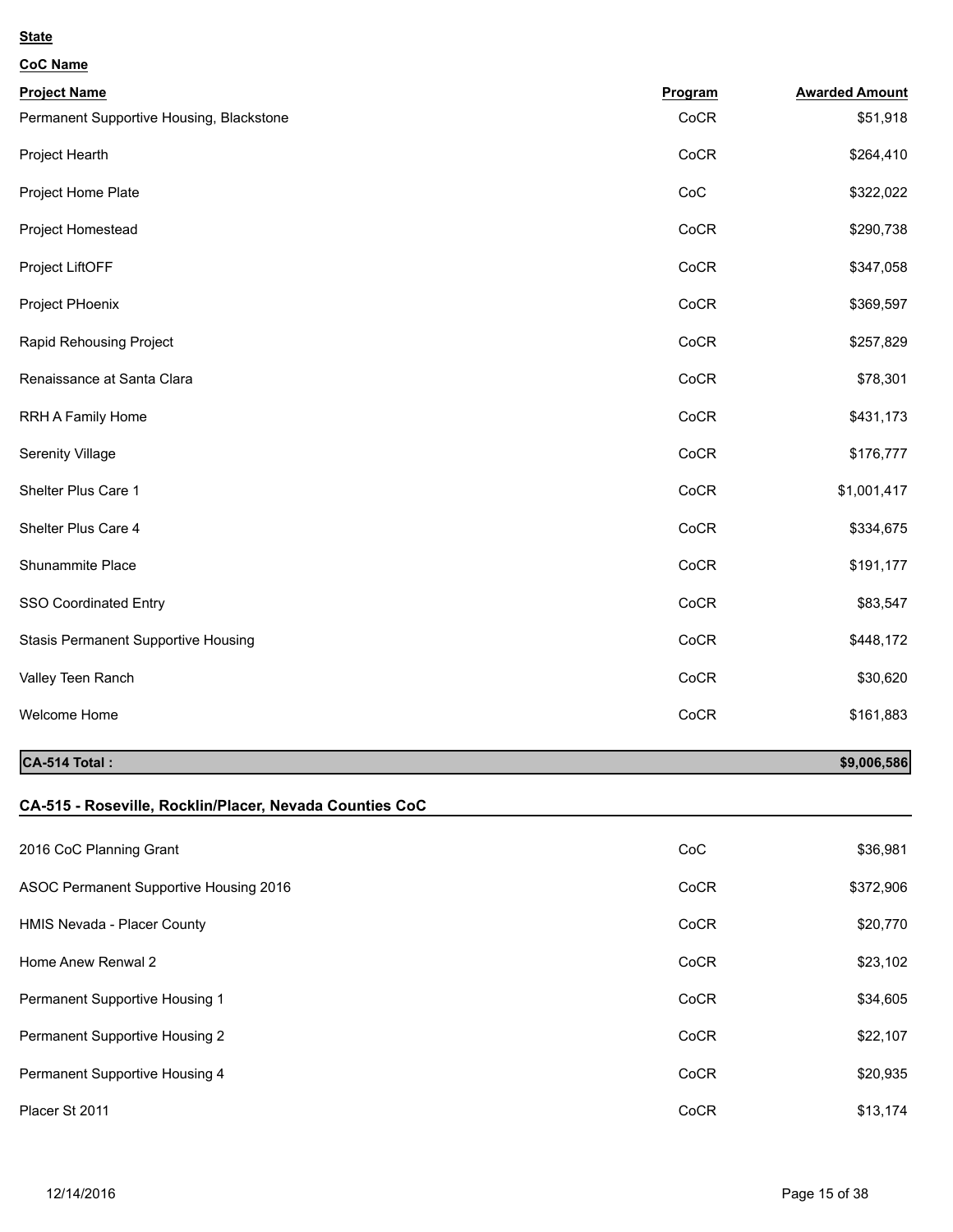**CoC Name**

| <b>Project Name</b>                    | Program | <b>Awarded Amount</b> |
|----------------------------------------|---------|-----------------------|
| <b>ReAllocation HMIS Project</b>       | CoCR    | \$51,266              |
| Shelter Plus Care Renewal FY 2016      | CoCR    | \$279,920             |
| Stand Up Placer Permanent Housing 2016 | CoCR    | \$223,887             |
| Summer's Haven Renwal 5                | CoCR    | \$110,841             |
| Timberline Shelter Plus Care FY 2016   | CoCR    | \$20,358              |
| Winters' Haven Renewal 2               | CoCR    | \$38,840              |
|                                        |         |                       |

# **CA-515 Total :** \$1,269,692

### **CA-516 - Redding/Shasta, Siskiyou, Lassen, Plumas, Del Norte, Modoc, Sierra Counties CoC**

| <b>HMIS</b>             | CoC  | \$30,000  |
|-------------------------|------|-----------|
| New Path Housing        | CoCR | \$127,992 |
| Partners in Housing     | CoCR | \$94,075  |
| Partners In Housing II  | CoCR | \$65,280  |
| <b>Planning Project</b> | CoC  | \$29,358  |
|                         |      |           |

# **CA-516 Total :** \$346,705

### **CA-517 - Napa City & County CoC**

| 2016 Shelter Plus Care               | CoCR | \$119,287 |
|--------------------------------------|------|-----------|
| CA-517 CoC Planning Application 2016 | CoC  | \$20,839  |
| Coordinated Assessment 2015          | CoCR | \$19,054  |
| <b>HMIS 2015</b>                     | CoCR | \$35,887  |
| Home to Stay 2015                    | CoCR | \$157,363 |
| Napa PSH 01.01.18 - 12.31.18         | CoCR | \$243,499 |
| Permanent Supportive Housing I       | CoCR | \$90,990  |
| Permanent Supportive Housing II      | CoCR | \$28,564  |

### **CA-517 Total :** \$715,483

# **CA-518 - Vallejo/Solano County CoC**

Bonus Grant CoCR \$32,121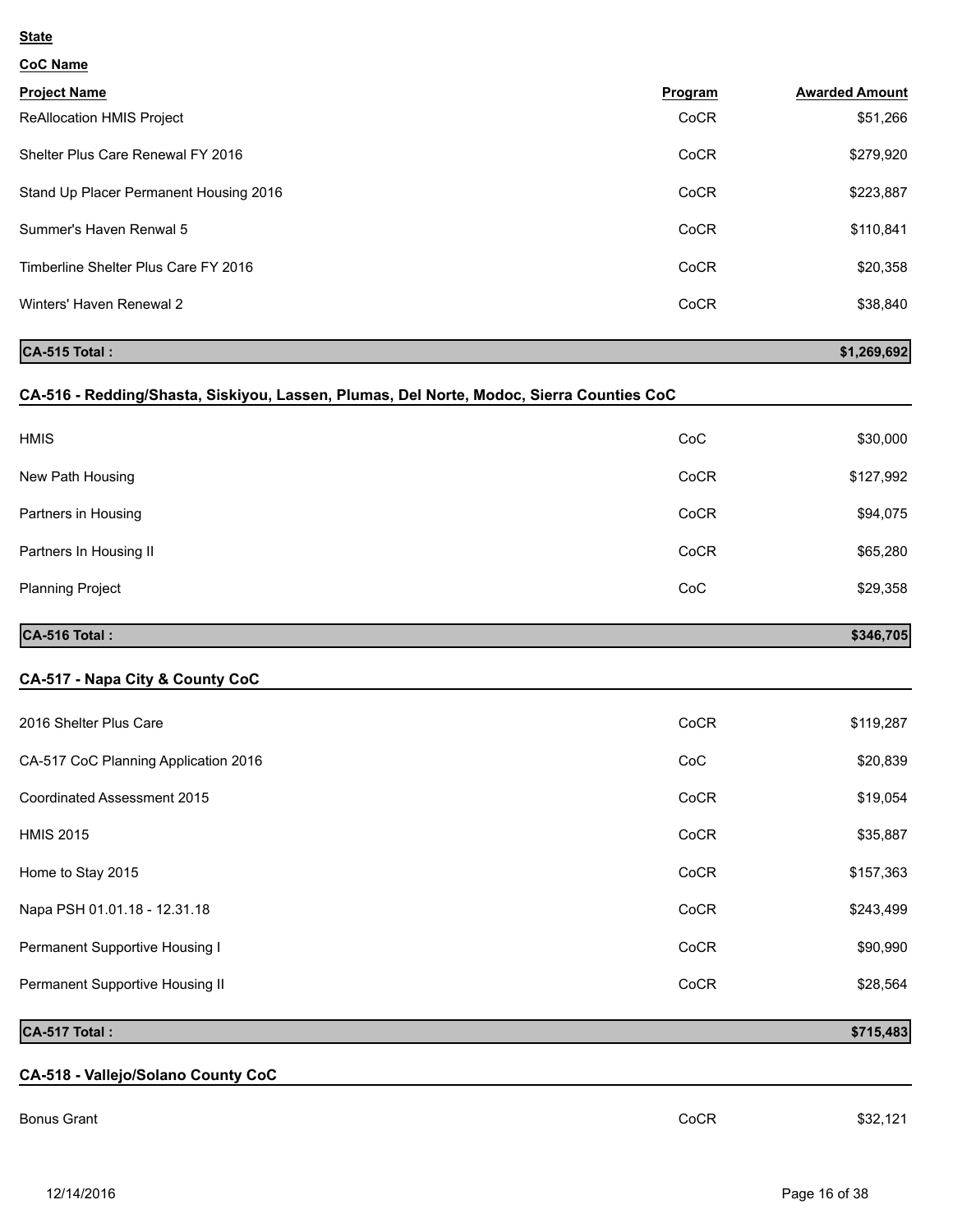| <b>CoC Name</b>                           |         |                       |
|-------------------------------------------|---------|-----------------------|
| <b>Project Name</b>                       | Program | <b>Awarded Amount</b> |
| CalWORKs PSH                              | CoCR    | \$159,075             |
| CalWORKs PSH 2                            | CoCR    | \$55,478              |
| CalWORKS PSH 3                            | CoCR    | \$59,848              |
| Coordinated Entry System                  | CoCR    | \$80,000              |
| Healthy Living Your Way                   | CoCR    | \$122,156             |
| <b>Housing Express</b>                    | CoCR    | \$112,383             |
| Housing Express Expansion                 | CoCR    | \$110,304             |
| Laurel Gardens                            | CoCR    | \$48,824              |
| Living Self-Sufficiently                  | CoCR    | \$68,951              |
| <b>Planning Grant</b>                     | CoC     | \$36,633              |
| Rays Of Hope Permanent Supportive Housing | CoCR    | \$19,548              |
| <b>Restoration Project</b>                | CoC     | \$61,055              |
| <b>RFC Permanent Housing</b>              | CoCR    | \$43,773              |
| Sereno Village                            | CoCR    | \$80,163              |
| Sereno Village Expansion                  | CoCR    | \$32,774              |
| <b>STOP Plus</b>                          | CoCR    | \$164,977             |
|                                           |         |                       |

# **CA-518 Total :** \$1,288,063

# **CA-519 - Chico, Paradise/Butte County CoC**

| Avenida Apartments Supportive Housing Projct | CoCR | \$65,399  |
|----------------------------------------------|------|-----------|
| <b>Butte County CoC HMIS Project</b>         | CoCR | \$107,000 |
| <b>LINK Permanent Housing Bonus</b>          | CoCR | \$27,015  |
| <b>Opportunity House</b>                     | CoC  | \$43,841  |
| Permanent Housing Bonus Search II            | CoCR | \$27,214  |
| Rapid Re-Housing                             | CoCR | \$81,557  |
| <b>SEARCH II Supportive Housing Program</b>  | CoCR | \$45,493  |
| <b>SEARCH III Supportive Housing Program</b> | CoCR | \$27,296  |
| <b>SEARCH Samaritan Bonus</b>                | CoCR | \$35,849  |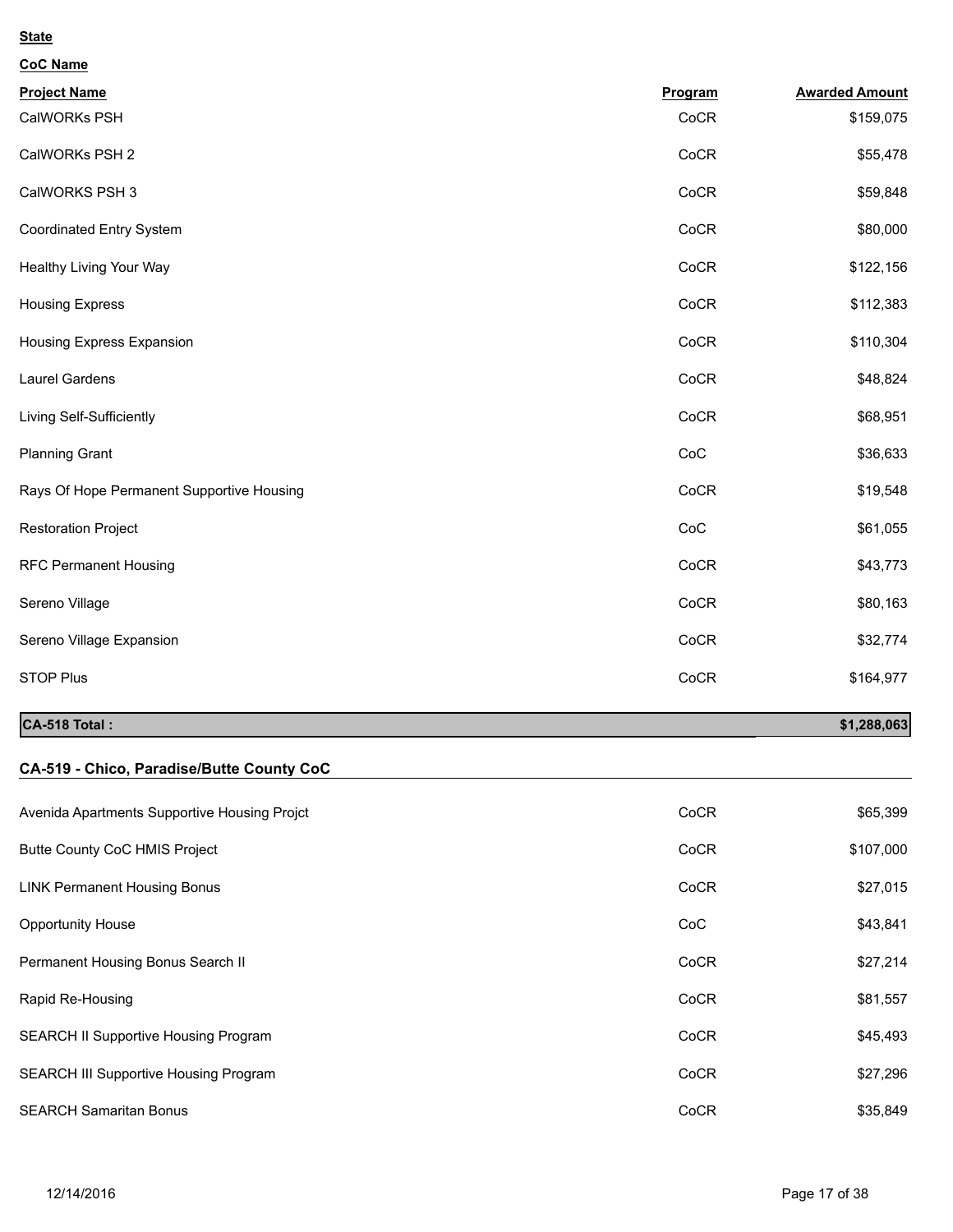| <b>CoC Name</b>                             |         |                       |
|---------------------------------------------|---------|-----------------------|
| <b>Project Name</b>                         | Program | <b>Awarded Amount</b> |
| Search South SPC PH                         | CoCR    | \$39,478              |
| Target Permanent Supportive Housing Program | CoC     | \$28,159              |
| CA-519 Total:                               |         | \$528,301             |
|                                             |         |                       |

| CA-520 - Merced City & County CoC        |      |           |
|------------------------------------------|------|-----------|
| Coordinated Entry System                 | CoC  | \$36,385  |
| FY2016 Planning Grant                    | CoC  | \$25,778  |
| Mccaa-Merced HMIS Renewal Project FY2016 | CoCR | \$82,709  |
| Merced Bonus 2016-2017                   | CoCR | \$40,938  |
| Project Home Start 2016                  | CoCR | \$135,916 |
| Project Hope Westside 2016               | CoCR | \$151,744 |
| $S + C$ 2016                             | CoCR | \$53,106  |
| Sierra Saving Grace Homeless Project     | CoCR | \$39,317  |
| Sierra Saving Grace Homeless Project 2   | CoCR | \$80,076  |
| Turning Point Merced 2016-2017           | CoCR | \$92,080  |
|                                          |      |           |

# **CA-520 Total :** \$738,049

**State**

| CA-521 - Davis, Woodland/Yolo County CoC                       |      |           |
|----------------------------------------------------------------|------|-----------|
| Bonus Project PSH for CH 2016                                  | CoC  | \$24,085  |
| CA-521 CoC Planning Application FY 2016                        | CoC  | \$14,451  |
| Consolidated PSH for CH 2016                                   | CoCR | \$89,159  |
| Reallocation (2015) PSH for CH 2016                            | CoCR | \$149,855 |
| Transitional Housing Program for Homeless Single Men and Women | CoCR | \$66,282  |
| YCCC SHP 2016                                                  | CoCR | \$144,028 |

# **CA-521 Total :** \$487,860

**CA-522 - Humboldt County CoC**

| <b>Apartments First!</b> | CoCR | \$273,641 |
|--------------------------|------|-----------|
| <b>Best Chance RRH</b>   | CoCR | \$117,366 |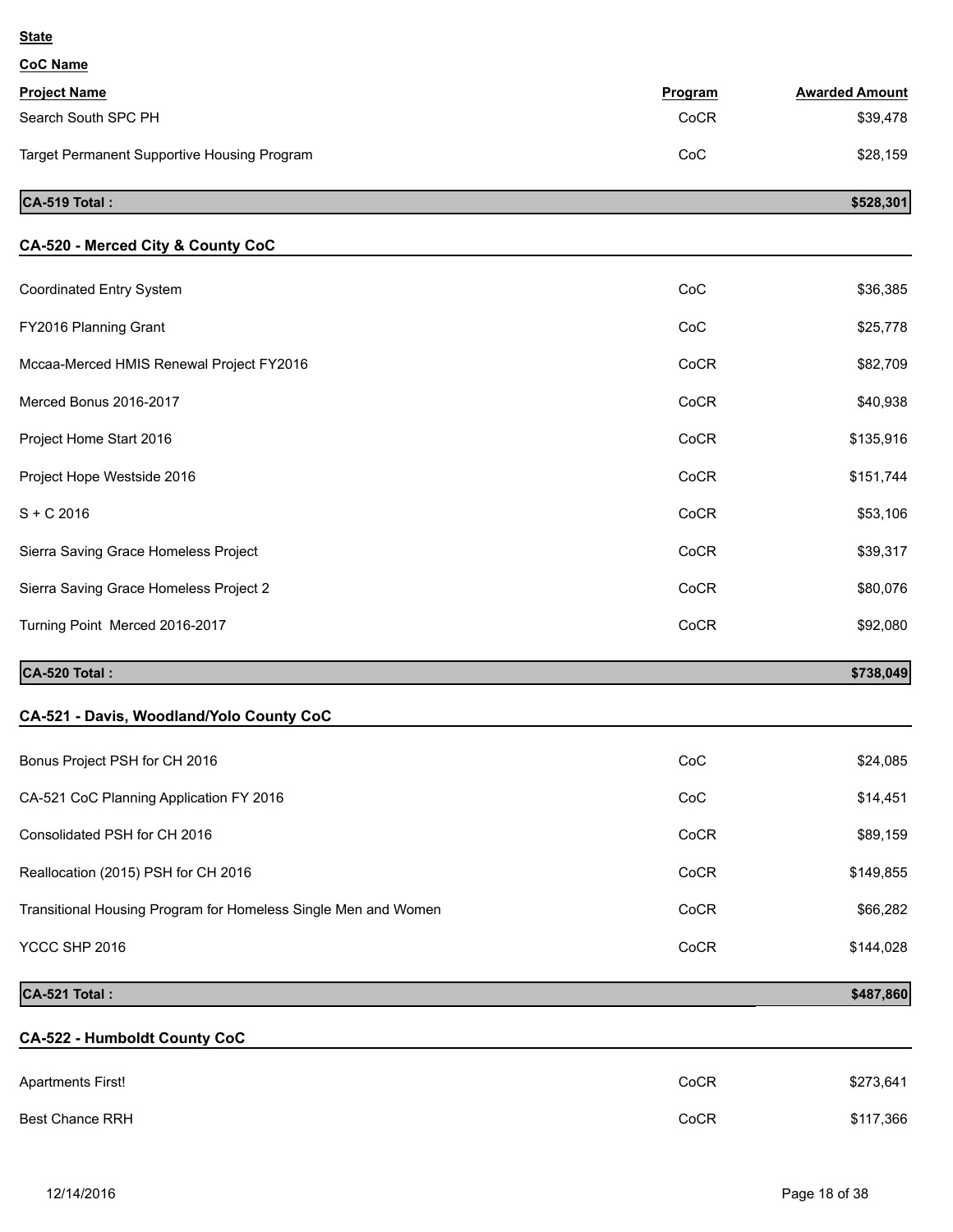| <b>CoC Name</b>                                             |         |                       |
|-------------------------------------------------------------|---------|-----------------------|
| <b>Project Name</b>                                         | Program | <b>Awarded Amount</b> |
| CoC Planning Application FY2016                             | CoC     | \$23,945              |
| <b>Coordinated Assessment</b>                               | CoCR    | \$31,549              |
| Humboldt County HMIS                                        | CoCR    | \$69,500              |
| Humboldt Housing                                            | CoCR    | \$45,691              |
| Humboldt Housing Expansion                                  | CoCR    | \$55,146              |
| MHSA Permanent Supportive Housing                           | CoCR    | \$29,536              |
| Project HART                                                | CoCR    | \$45,611              |
| Project HART Expansion                                      | CoC     | \$39,909              |
| <b>SVK House</b>                                            | CoCR    | \$59,501              |
| <b>TAY Division</b>                                         | CoCR    | \$31,538              |
| CA-522 Total:                                               |         | \$822,933             |
| CA-524 - Yuba City & County/Sutter County CoC               |         |                       |
| SYHC Planning Grant 2016                                    | CoC     | \$2,490               |
| CA-524 Total:                                               |         | \$2,490               |
| CA-525 - El Dorado County CoC                               |         |                       |
| HMIS Renewal 2016                                           | CoCR    | \$9,817               |
| CA-525 Total:                                               |         | \$9,817               |
| CA-526 - Tuolumne, Amador, Calaveras, Mariposa Counties CoC |         |                       |
| 211 Planning Grant 2016                                     | CoC     | \$12,886              |
| Amador Supportive Housing 2016                              | CoCR    | \$16,623              |
| <b>HMIS</b>                                                 | CoC     | \$50,000              |
| Mariposa PSH - CoC 2016                                     | CoCR    | \$62,240              |
| PSH Tuolumne                                                | CoCR    | \$16,856              |
| PSH Tuolumne 2014                                           | CoCR    | \$17,136              |
| Sierra HOPE SHP 1                                           | CoCR    | \$48,173              |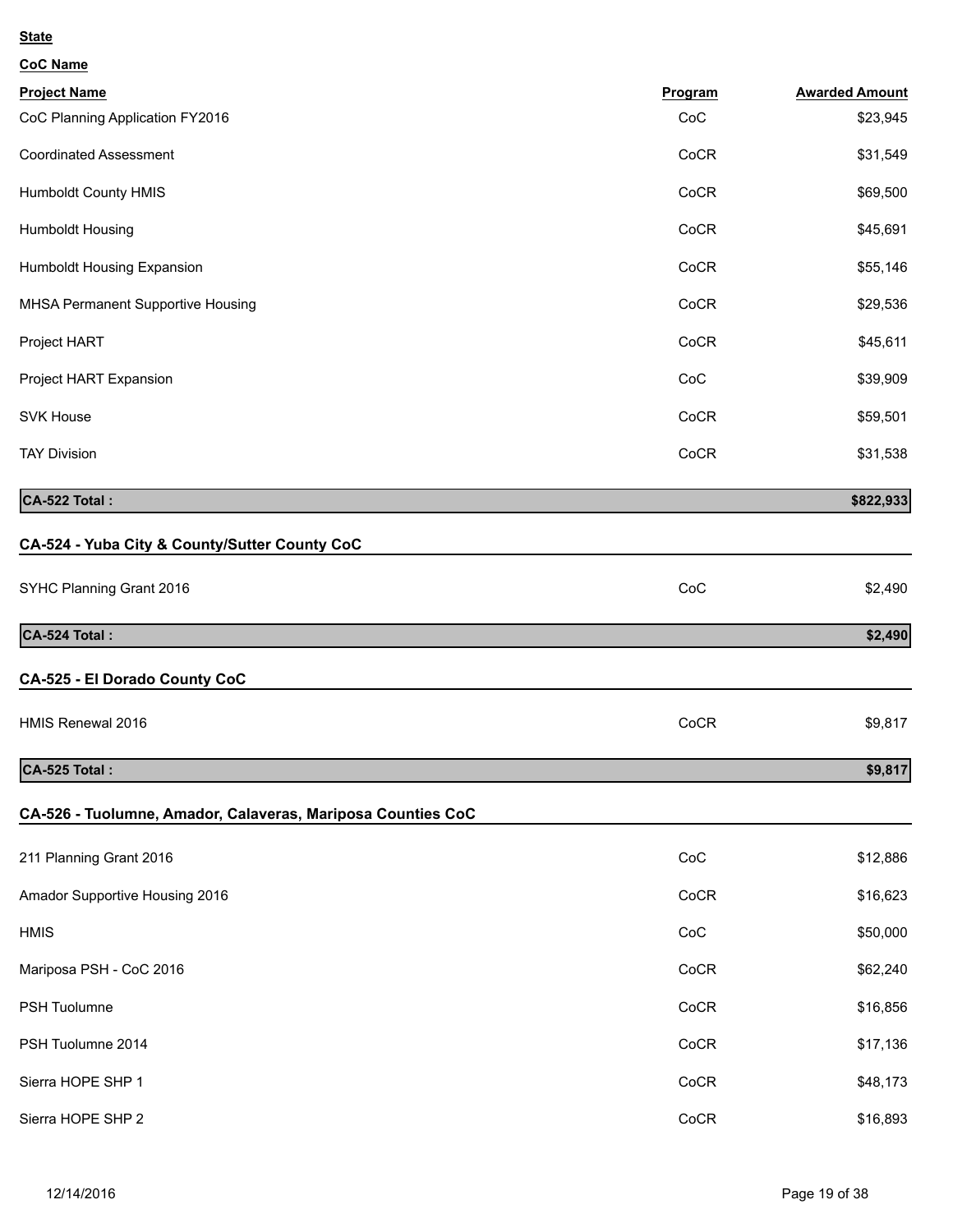| <b>CoC Name</b>                                                               |         |                       |
|-------------------------------------------------------------------------------|---------|-----------------------|
| <b>Project Name</b>                                                           | Program | <b>Awarded Amount</b> |
| TRC RRH                                                                       | CoC     | \$73,169              |
| CA-526 Total:                                                                 |         | \$313,976             |
| <b>CA-527 - Tehama County CoC</b>                                             |         |                       |
| CA-527 CoC Planning Application FY2016                                        | CoC     | \$5,511               |
| CA-527 Total:                                                                 |         | \$5,511               |
| CA-530 - Alpine, Inyo, Mono Counties CoC                                      |         |                       |
| CA-530 CoC Planning Application                                               | CoC     | \$3,091               |
| CA-530 Total:                                                                 |         | \$3,091               |
| CA-600 - Los Angeles City & County CoC                                        |         |                       |
| 1736 Family Crisis Center SHP                                                 | CoCR    | \$531,763             |
| 39 West                                                                       | CoCR    | \$138,885             |
| A Community of Friends 1 - Willow                                             | CoCR    | \$356,968             |
| A Community of Friends 2 - Las Flores                                         | CoCR    | \$258,407             |
| A Community of Friends 4 - Las Flores                                         | CoCR    | \$52,866              |
| acof- brandon apts. CA0917L9D001506                                           | CoCR    | \$384,209             |
| acof-fox normandie CA0335L9D001508                                            | CoCR    | \$131,354             |
| acof-gateway hotel CA0783L9D001507                                            | CoCR    | \$312,180             |
| acof-vendome apartments CA1220L9D001503                                       | CoCR    | \$420,896             |
| acof-vista, 39 west, fig. ct., parker CA0336L9D001508                         | CoCR    | \$1,513,038           |
| acof-woodland terrace CA0916L9D001506                                         | CoCR    | \$554,679             |
| alcott center for mental health services permanent supportive housing project | CoC     | \$317,513             |
| Antelope Valley Assistance Program                                            | CoCR    | \$233,625             |
| Antelope Valley Domestic Violence Council                                     | CoCR    | \$459,128             |
| APWC Transitional Housing Program                                             | CoCR    | \$152,667             |
| Asian Pacific Counseling and Treatment Center                                 | CoCR    | \$303,748             |
| Athena Homes                                                                  | CoCR    | \$241,281             |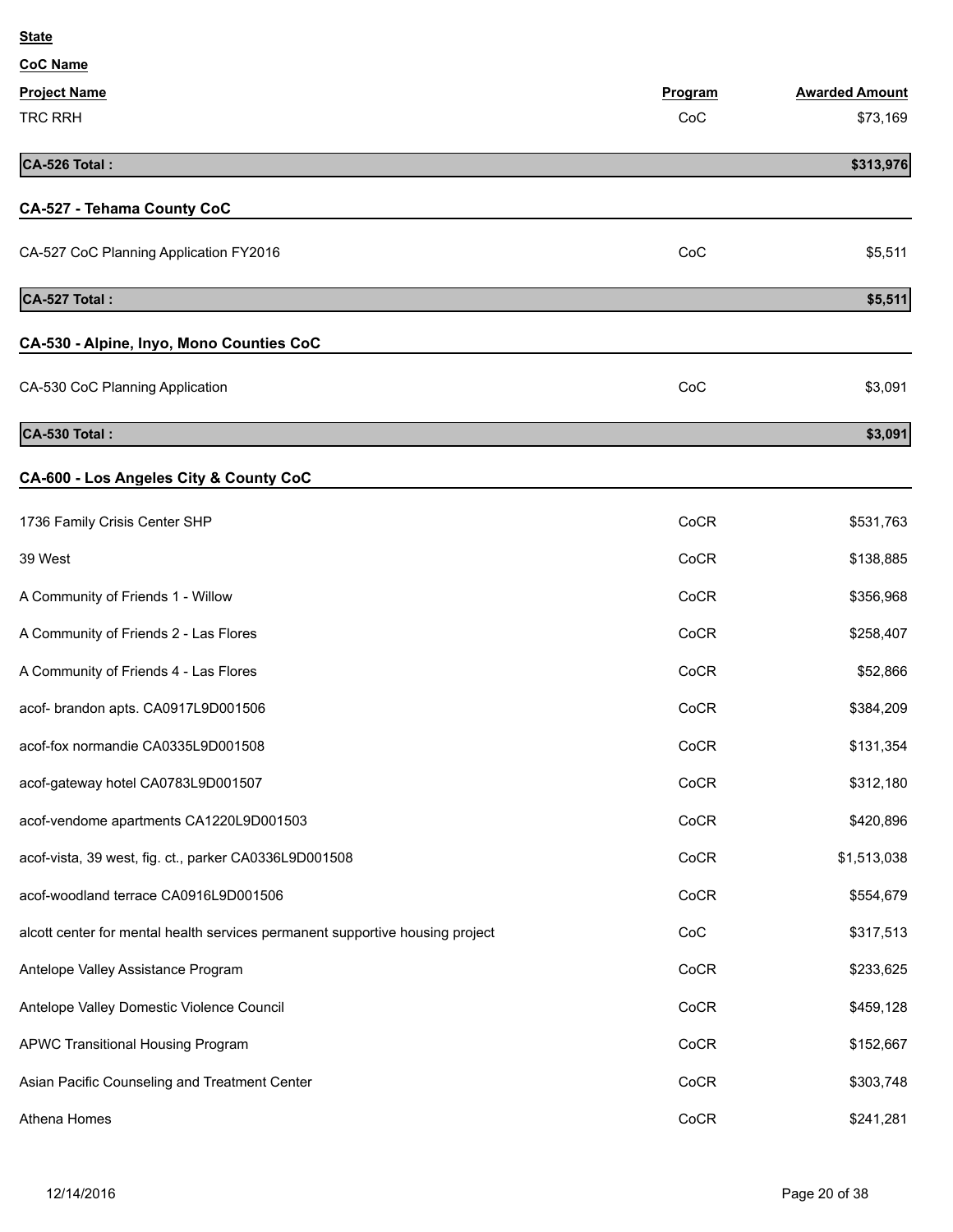| <b>CoC Name</b>                                                   |         |                       |
|-------------------------------------------------------------------|---------|-----------------------|
| <b>Project Name</b>                                               | Program | <b>Awarded Amount</b> |
| <b>Birch Grove Homes</b>                                          | CoCR    | \$181,397             |
| <b>Brandon Apartments</b>                                         | CoCR    | \$155,155             |
| CA-600 CoC Planning Application FY2016                            | CoC     | \$1,250,000           |
| California Hotel Apartments- C                                    | CoCR    | \$186,548             |
| Carriage House                                                    | CoCR    | \$57,105              |
| Cedar Ridge Transitional Housing                                  | CoCR    | \$24,796              |
| Center for Women and Children, Sites A and B - C                  | CoCR    | \$120,600             |
| <b>Central Court Apartments</b>                                   | CoCR    | \$46,268              |
| CHOISS Program - SPA 3                                            | CoCR    | \$402,327             |
| CHOISS Program - SPA 5                                            | CoCR    | \$87,380              |
| CHOISS Program - SPA 7(a)                                         | CoCR    | \$253,211             |
| CHOISS Program - SPA 7(b)                                         | CoCR    | \$194,546             |
| CHOISS SPA 2                                                      | CoCR    | \$320,346             |
| CHOISS SPA 8                                                      | CoCR    | \$345,486             |
| City of Pomona Street Outreach Program                            | CoCR    | \$203,809             |
| City of West Hollywood                                            | CoCR    | \$269,054             |
| COLA CA0360L9D001205                                              | CoCR    | \$478,782             |
| Columbus Project                                                  | CoCR    | \$172,059             |
| County of Los Angeles Department of Mental Health                 | CoCR    | \$2,559,373           |
| County of Los Angeles Department of Mental Health 10              | CoCR    | \$442,157             |
| County of Los Angeles Department of Mental Health 11 (MIT)        | CoCR    | \$1,067,767           |
| County of Los Angeles Department of Mental Health 2016            | CoC     | \$992,763             |
| County of Los Angeles Department of Mental Health 8               | CoCR    | \$1,277,328           |
| County of Los Angeles Department of Mental Health 9               | CoCR    | \$336,217             |
| county of los angeles department of mental health CA1105C9D001100 | CoCR    | \$296,347             |
| Covhseca Supportive Apartment Program                             | CoCR    | \$132,208             |
| <b>CPAF Transitional Housing Program</b>                          | CoCR    | \$124,195             |
| Denker House Consolidated Application - C                         | CoCR    | \$154,289             |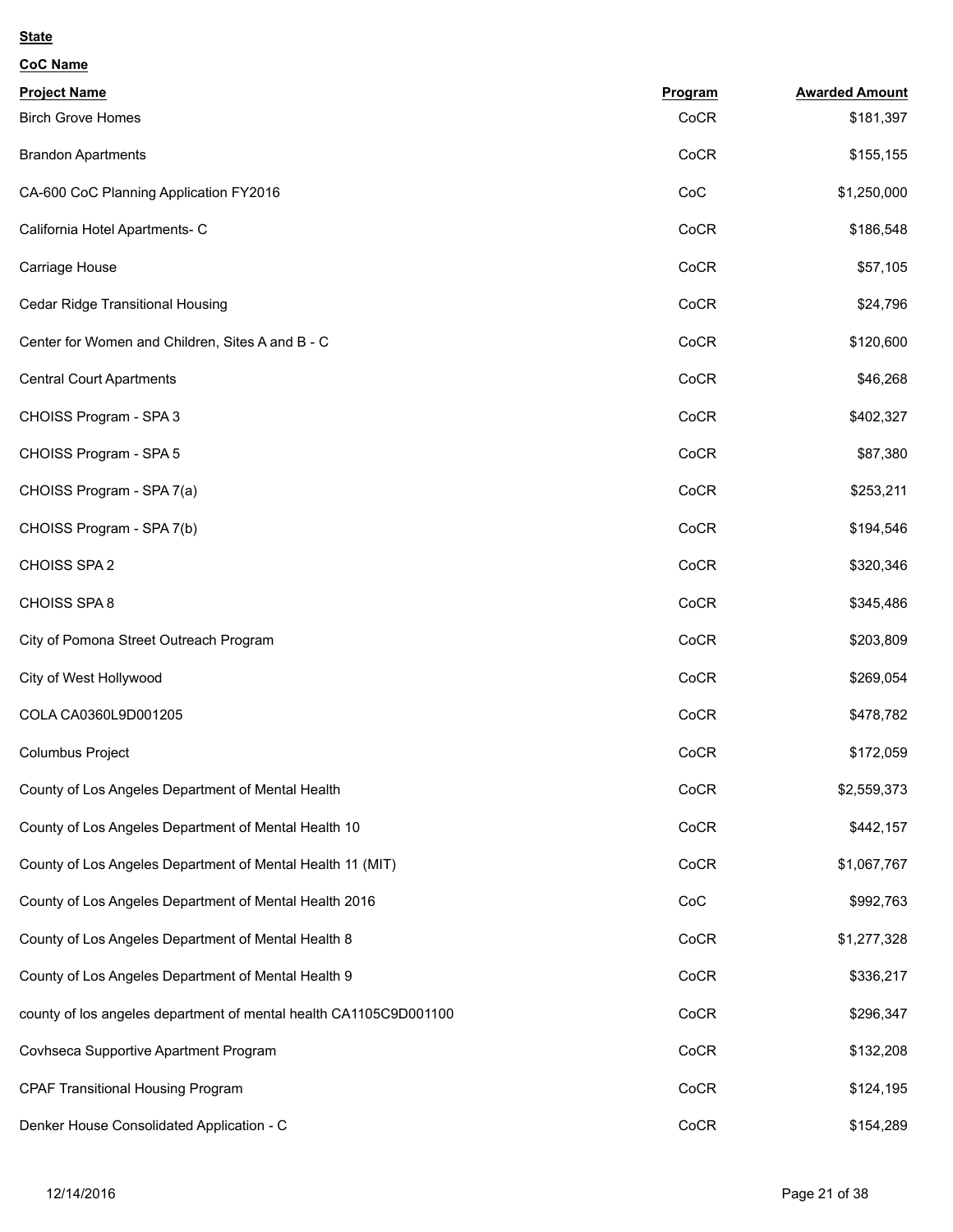| <b>CoC Name</b>                                                 |         |                       |
|-----------------------------------------------------------------|---------|-----------------------|
| <b>Project Name</b>                                             | Program | <b>Awarded Amount</b> |
| Downtown Women's Center - Women's Center Residence              | CoCR    | \$362,258             |
| Elm Street Apartments Expansion                                 | CoCR    | \$79,814              |
| Elm Street Homes                                                | CoCR    | \$61,584              |
| Family Place Transitional Housing 2016                          | CoCR    | \$286,785             |
| Family Transition Program                                       | CoCR    | \$337,861             |
| Family Violence Project - Hope Cottage                          | CoCR    | \$292,583             |
| Far East Building                                               | CoCR    | \$35,666              |
| <b>Fedora Apartments</b>                                        | CoCR    | \$95,010              |
| Figueroa Apartments - C                                         | CoCR    | \$180,028             |
| Fox Normandie Apartments - C                                    | CoCR    | \$172,646             |
| FTS-Rapid Re-Housing Services                                   | CoCR    | \$576,321             |
| <b>Garden Villas Homes</b>                                      | CoCR    | \$76,501              |
| Golden West Hotel                                               | CoCR    | \$419,585             |
| <b>Gower Street Apartments</b>                                  | CoCR    | \$252,431             |
| <b>Gramercy Housing Group</b>                                   | CoCR    | \$214,978             |
| hacla-permanent supportive housing bonus CA1341L9D001501        | CoCR    | \$10,458,905          |
| hacla-samaritan bonus CA0324L9D001503                           | CoCR    | \$1,230,803           |
| Harbor Gateway Homes                                            | CoCR    | \$114,239             |
| harbor interfaith services inc. - spa 8 ces psh CA1491L9D001500 | CoCR    | \$774,198             |
| Harvest House                                                   | CoCR    | \$74,061              |
| HFL Van Nuys Apartments                                         | CoCR    | \$56,194              |
| hillview mental health ctr-hillview village CA0391L9D001508     | CoCR    | \$265,167             |
| hillview mental health ctr-scattered sites CA0393L9D001508      | CoCR    | \$201,932             |
| hillview-hillview village CA0392L9D001508                       | CoCR    | \$144,921             |
| hollywood community-bungalow cts. CA0326L9D001503               | CoCR    | \$188,099             |
| hollywood community-scattered sites CA0395L9D001508             | CoCR    | \$1,277,828           |
| Homeless Health Care Los Angeles                                | CoCR    | \$148,054             |
| Homes For Life Foundation                                       | CoCR    | \$99,189              |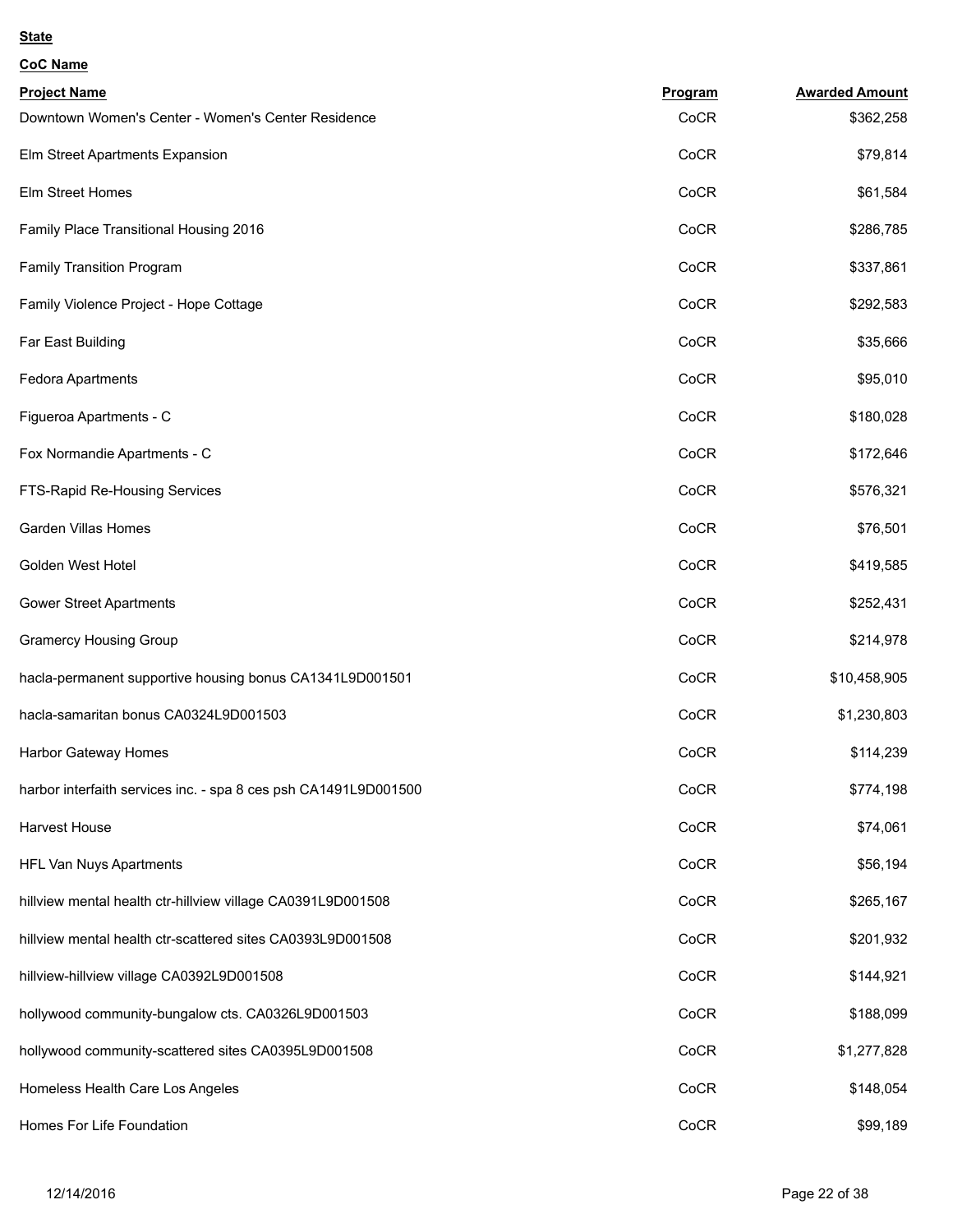| CoC Name |  |
|----------|--|
|          |  |

| <b>Project Name</b>                                                                           | Program | <b>Awarded Amount</b> |
|-----------------------------------------------------------------------------------------------|---------|-----------------------|
| Homes, Equality and Links to Programs "Equal Access to Supportive Living for our              | CoCR    | \$452,048             |
| Homeless"<br>House of Dignity 1                                                               | CoCR    | \$190,171             |
| Housing Works Home First                                                                      | CoCR    | \$283,614             |
| Kosumosu Transitional Housing - C                                                             | CoCR    | \$116,142             |
| Kruks/Tilsner Transitional Program                                                            | CoCR    | \$374,754             |
| I.a. county dmh - tra CA0862L9D001501                                                         | CoCR    | \$912,579             |
| I.a. county dmh-scattered sites CA0405L9D001508                                               | CoCR    | \$4,247,501           |
| I.a. family housing - day street apartments CA1106C9D001100                                   | CoCR    | \$194,552             |
| LA CoC Coordinated Assessment                                                                 | CoCR    | \$479,058             |
| la county department of mental health- multidisciplinary integrated teams-<br>CA1337L9D001501 | CoCR    | \$1,372,468           |
| la family housing - 2015 spa 2 welcome home project CA1492L9D001500                           | CoCR    | \$1,410,682           |
| la family housing-spa 2 welcome home project CA1340L9D001501                                  | CoCR    | \$343,202             |
| Lamp Lodge                                                                                    | CoCR    | \$275,189             |
| lamp, inc.-lamp lodge CA0407L9D001508                                                         | CoCR    | \$150,348             |
| lamp, inc.-scattered sites CA0408L9D001508                                                    | CoCR    | \$215,542             |
| Las Palomas Apartments                                                                        | CoCR    | \$198,957             |
| Lincoln Hotel                                                                                 | CoCR    | \$60,177              |
| Los Angeles County HMIS 2016 Project                                                          | CoC     | \$500,000             |
| Los Angeles County HMIS Expansion                                                             | CoCR    | \$407,620             |
| Los Angeles County HMIS Project                                                               | CoCR    | \$641,640             |
| los angeles house of ruth - ruth's psh program CA1500L9D001500                                | CoCR    | \$178,952             |
| Itsc cdc - epworth apartments CA0997C9D001000                                                 | CoCR    | \$276,214             |
| Mental Health America of Los Angeles                                                          | CoCR    | \$508,032             |
| <b>MHA Pathways II</b>                                                                        | CoCR    | \$129,597             |
| MHA Pathways to Permanent Housing                                                             | CoCR    | \$133,283             |
| Moonlight Transitional Housing for Homeless Young People                                      | CoCR    | \$392,009             |
| Moving Families Home                                                                          | CoCR    | \$962,445             |
| national mental health-mental health association CA0420L9D001508                              | CoCR    | \$212,729             |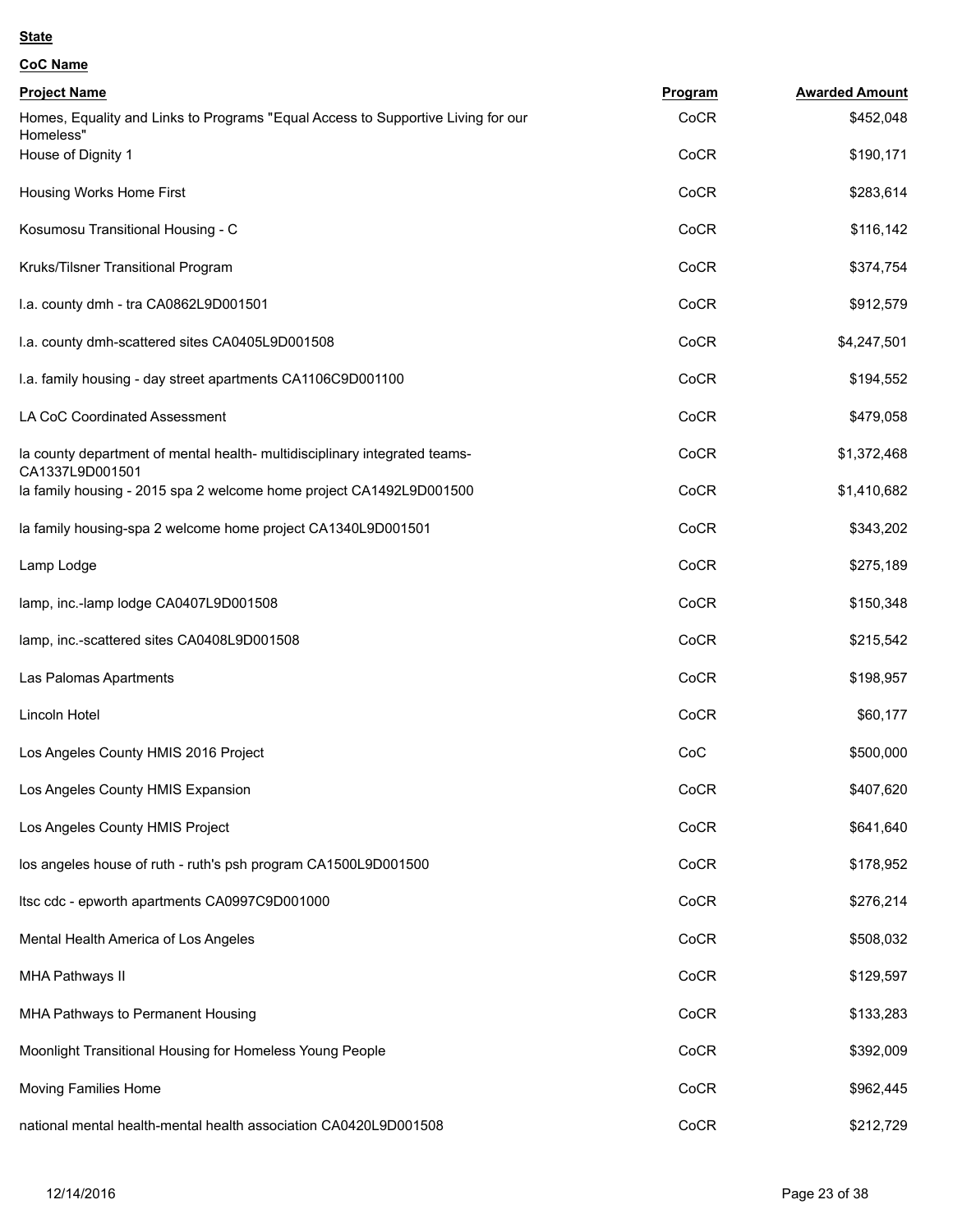| <b>CoC Name</b>                                           |         |                       |
|-----------------------------------------------------------|---------|-----------------------|
| <b>Project Name</b>                                       | Program | <b>Awarded Amount</b> |
| New Directions 1                                          | CoCR    | \$150,528             |
| New Directions 2                                          | CoCR    | \$419,868             |
| New Lease Program                                         | CoCR    | \$460,060             |
| OPCC                                                      | CoCR    | \$513,600             |
| OPCC Integrated Housing Program                           | CoCR    | \$475,080             |
| opcc supportive housing-CA0859L9D001501                   | CoCR    | \$620,645             |
| OPCC Wellnes Housing Program                              | CoCR    | \$1,069,882           |
| opcc-various locations CA0920L9D001506                    | CoCR    | \$909,460             |
| Osborne Place Apartments - C                              | CoCR    | \$53,500              |
| Pacific Clinics                                           | CoCR    | \$476,358             |
| Pacoima Family Transition Program                         | CoCR    | \$157,949             |
| Parker Hotel                                              | CoCR    | \$53,245              |
| PATH Gateways Connections                                 | CoCR    | \$428,959             |
| Pathways to Independence (A)                              | CoCR    | \$90,759              |
| Pathways to Independence (B)                              | CoCR    | \$351,071             |
| Pathways to Independence FY16 (CA0431L9D001508)           | CoCR    | \$301,290             |
| Penny Lane Permanent Housing Center Program               | CoCR    | \$215,049             |
| Penny Lane Transitional Housing Program                   | CoCR    | \$160,710             |
| Permanent Housing Project for Disabled Women              | CoCR    | \$112,935             |
| Permanent Supportive Housing (PSH)                        | CoCR    | \$738,726             |
| Pomona Operation Porchlight-Rapid Rehousing Program       | CoCR    | \$604,936             |
| Pomona PHA CoC-PSH Program                                | CoCR    | \$1,047,763           |
| portals/pacific clinics-various locations CA0438L9D001508 | CoCR    | \$286,400             |
| Project ACHIEVE - Pathways Transitional Housing Program   | CoCR    | \$198,464             |
| Project Hotel Alert                                       | CoCR    | \$292,466             |
| Project Independence/Gateways                             | CoCR    | \$157,741             |
| project new hope-hoover & nyumba apts CA0444L9D001508     | CoCR    | \$444,893             |
| project new hope-norlin: lockwood CA0445L9D001508         | CoCR    | \$310,677             |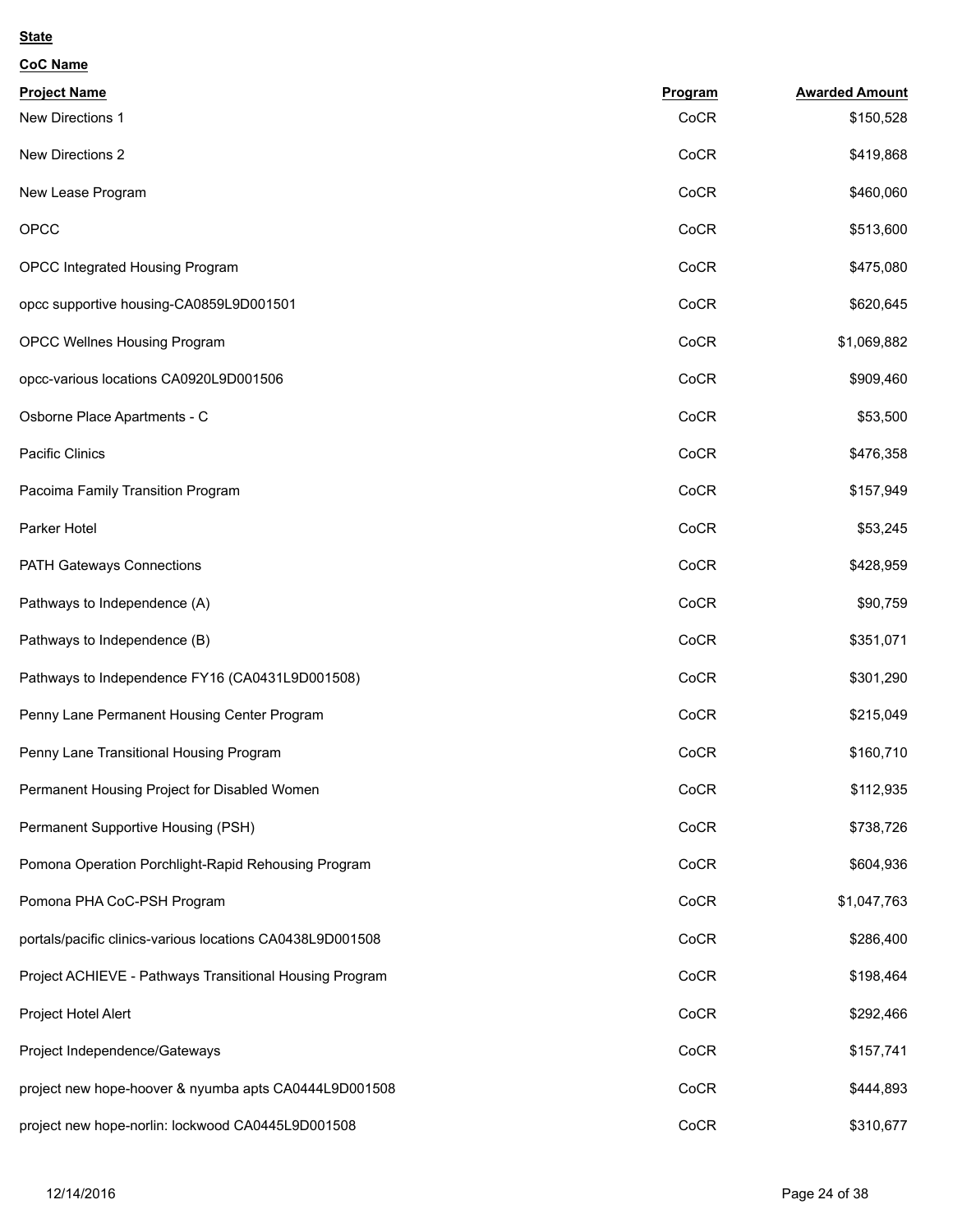| <b>CoC Name</b>                                                                      |         |                       |
|--------------------------------------------------------------------------------------|---------|-----------------------|
| <b>Project Name</b>                                                                  | Program | <b>Awarded Amount</b> |
| project new hope-tripp house CA0921L9D001506                                         | CoCR    | \$47,155              |
| Rainbow Apartments                                                                   | CoCR    | \$143,106             |
| Rapid Rehousing for Homeless Families in SPA 8 (including DV)                        | CoCR    | \$450,806             |
| Rapid Re-housing for SPA 5 Winter Shelter Participants                               | CoCR    | \$977,097             |
| Rapid Rehousing for Youth                                                            | CoCR    | \$240,742             |
| Rapid Rehousing for Youth in Venice                                                  | CoCR    | \$322,453             |
| Rayen Transitional Housing                                                           | CoCR    | \$178,302             |
| Ready, Willing, and Able Program                                                     | CoCR    | \$175,734             |
| <b>Rights of Passage</b>                                                             | CoCR    | \$393,294             |
| Road Home                                                                            | CoCR    | \$395,955             |
| Ruth's Rapid Rehousing Initiative                                                    | CoCR    | \$115,487             |
| san fernando valley community mental health center - tra CA1110C9D001100             | CoCR    | \$303,987             |
| san fernando valley community mental health center-FY2014 PSH<br>TRA-CA1338L9D001501 | CoCR    | \$302,916             |
| Santa Monica Dual Diagnosis Project                                                  | CoCR    | \$108,838             |
| Sequoia Apartments - C                                                               | CoCR    | \$81,572              |
| SIP CA0359L9D001205                                                                  | CoCR    | \$2,786,792           |
| skid row housing trust-abbey apartments CA1051L9D001505                              | CoCR    | \$484,969             |
| skid row housing trust-samaritan grant CA1217L9D001503                               | CoCR    | \$1,262,676           |
| skid row housing trust-scattered sites CA0464L9D001508                               | CoCR    | \$2,221,890           |
| skid row housing trust-skid row collaborative CA0797L9D001507                        | CoCR    | \$2,107,580           |
| skid row housing trust-st. george hotel 1 CA1216L9D001503                            | CoCR    | \$557,302             |
| skid row housing trust-st. george hotel 2-SG CA1224L9D001503                         | CoCR    | \$161,280             |
| South Central Access Center                                                          | CoCR    | \$264,648             |
| South Central Collaborative                                                          | CoCR    | \$287,809             |
| South Central Family Transition Program                                              | CoCR    | \$144,613             |
| South Los Angeles Rapid Rehousing Program                                            | CoCR    | \$658,698             |
| Southern California Health and Rehabilitation Program                                | CoCR    | \$279,305             |
| SPA 6 CES/SSG                                                                        | CoCR    | \$364,748             |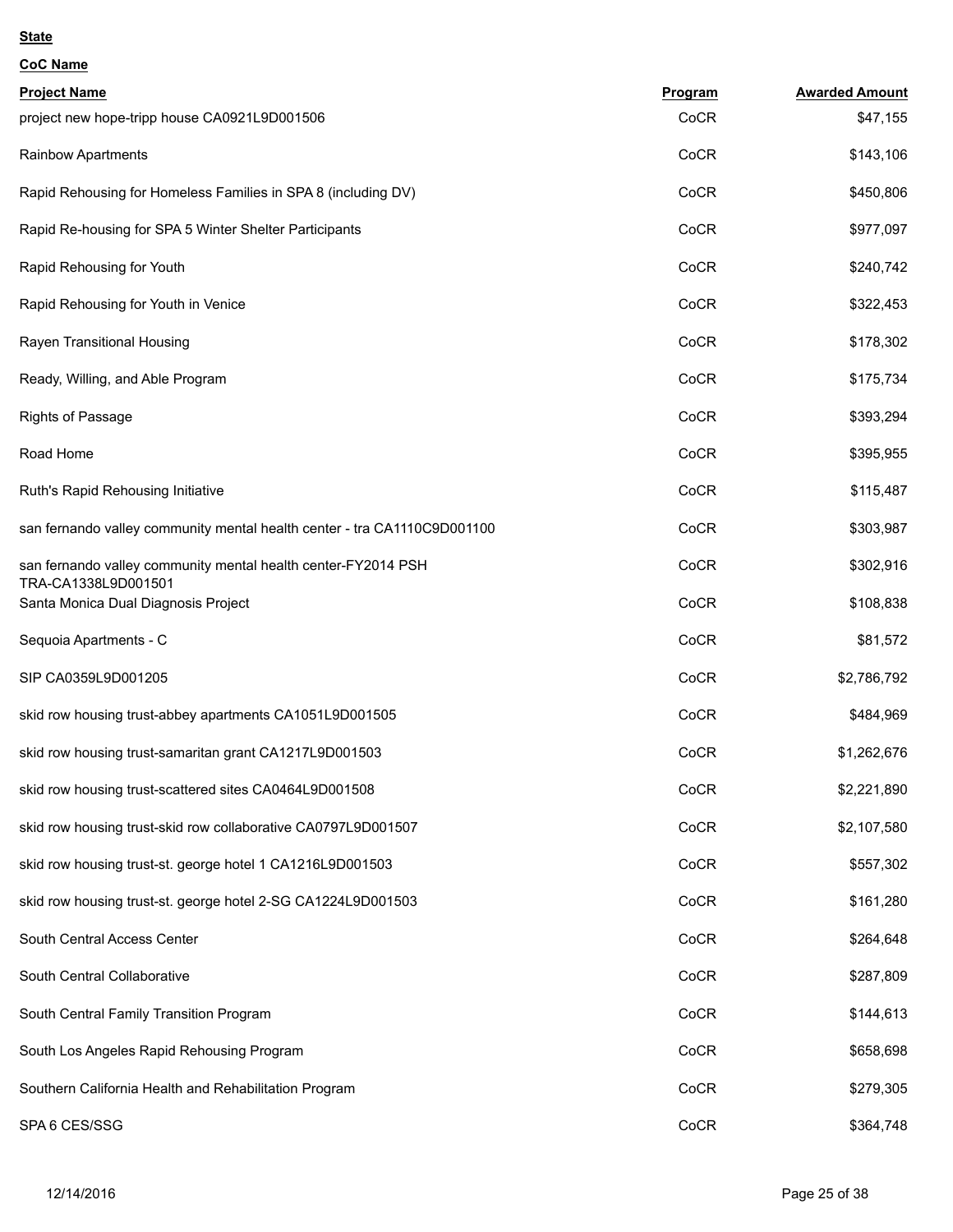| <b>CoC Name</b>                                                          |         |                       |
|--------------------------------------------------------------------------|---------|-----------------------|
| <b>Project Name</b>                                                      | Program | <b>Awarded Amount</b> |
| special service for groups - tra - scattered sites CA0328L9D001502       | CoCR    | \$68,288              |
| special service for groups - tra CA0798L9001507                          | CoCR    | \$762,357             |
| special service for groups -spa 6 ces CA1339L9D001501                    | CoCR    | \$850,666             |
| sro housing - brownstone hotel CA1049L9D001505                           | CoCR    | \$506,523             |
| sro housing - eugene hotel CA0799L9D001507                               | CoCR    | \$463,414             |
| sro housing – gateways apts - CA0996L9D001501                            | CoCR    | \$572,578             |
| sro housing - lyndon house CA1050L9D001505                               | CoCR    | \$624,712             |
| sro housing scattered sites CA0473L9D001508                              | CoCR    | \$1,757,952           |
| St. Anne's Transitional Housing                                          | CoCR    | \$264,825             |
| St. Joseph Center                                                        | CoCR    | \$404,989             |
| st. joseph center - hacla psh for spa 5 and 6 ch clients                 | CoC     | \$543,281             |
| st. joseph center - permanent supportive housing CA1490L9D001500         | CoCR    | \$1,042,820           |
| st. joseph center - scattered site - tra CA0995C9D001000                 | CoCR    | \$649,306             |
| st. joseph center - scattered sites CA0474L9D001508                      | CoCR    | \$876,385             |
| st. joseph center - tra - CA0885L9D001501                                | CoCR    | \$84,300              |
| st. joseph center - tra CA1111C9D001100                                  | CoCR    | \$385,251             |
| St. Joseph Center Rapid Rehousing for Families                           | CoCR    | \$651,883             |
| St. Joseph Center Rapid Re-housing for SPA 6 Homeless Living In Vehicles | CoCR    | \$1,110,062           |
| st. joseph-tra- scattered- CA0329L9D001502                               | CoCR    | \$275,274             |
| step up on second - michael's village CA1112C9D001100                    | CoCR    | \$279,668             |
| Steppin' Into the Light                                                  | CoCR    | \$178,205             |
| Stepping Up Renewal FY2016                                               | CoCR    | \$131,368             |
| Su Casa Supportive Housing Program 2016                                  | CoCR    | \$53,462              |
| Targeted Supportive Housing Program - Project 1                          | CoCR    | \$140,104             |
| The Salvation Army SC Division LA Santa Fe Springs TLC I                 | CoCR    | \$367,367             |
| The Salvation Army SC Division LA Santa Fe Springs TLC II                | CoCR    | \$177,450             |
| The Salvation Army SC Division LA The Way In                             | CoCR    | \$175,369             |
| The Way Home                                                             | CoCR    | \$2,069,419           |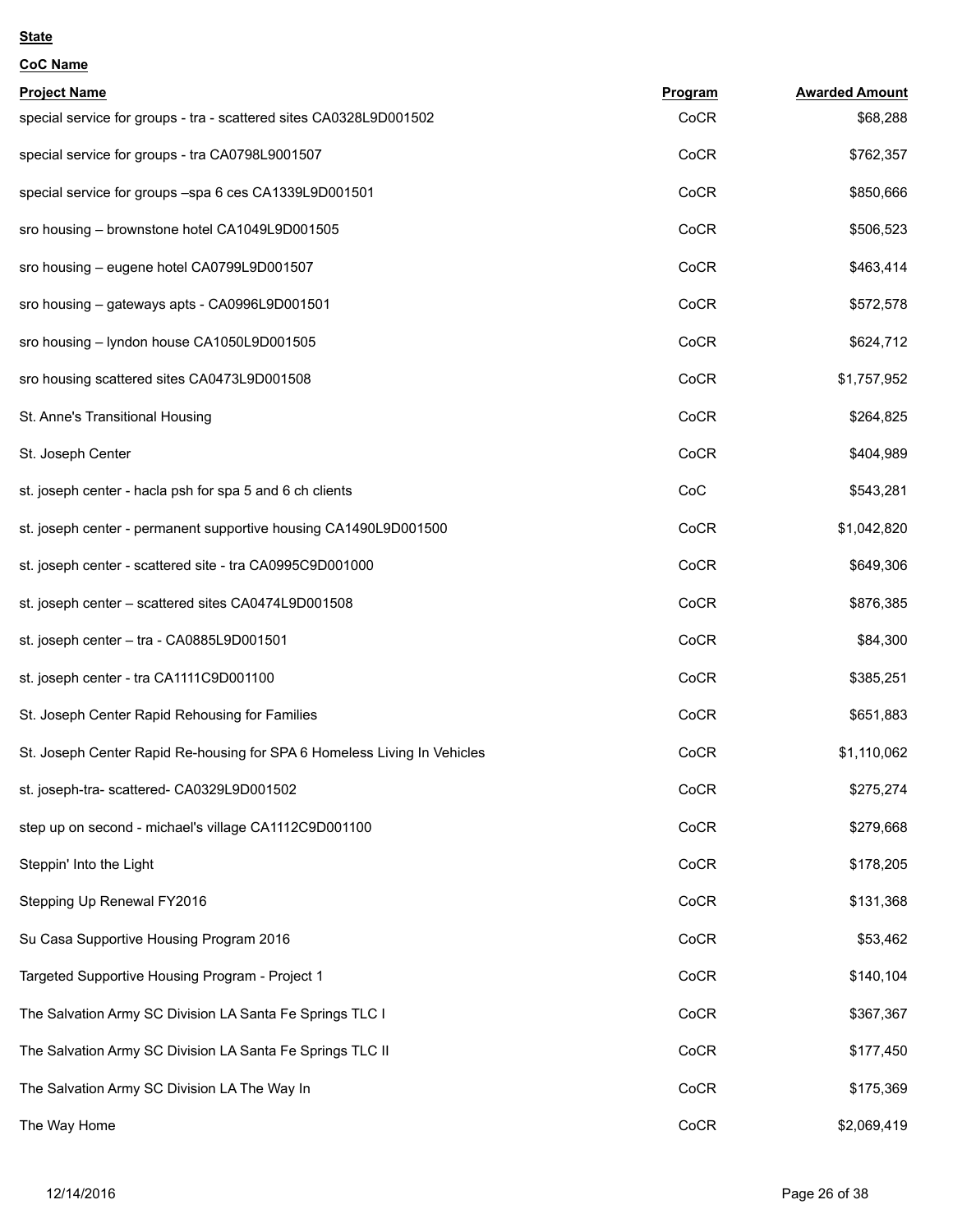| Program | <b>Awarded Amount</b> |
|---------|-----------------------|
| CoCR    | \$2,750,684           |
| CoCR    | \$313,685             |
| CoCR    | \$201,389             |
| CoCR    | \$279,628             |
| CoCR    | \$108,509             |
| CoCR    | \$371,836             |
| CoCR    | \$181,635             |
| CoCR    | \$373,328             |
| CoCR    | \$253,721             |
| CoCR    | \$191,850             |
| CoCR    | \$259,194             |
| CoC     | \$806,528             |
| CoCR    | \$91,958              |
| CoCR    | \$235,054             |
| CoCR    | \$363,336             |
| CoCR    | \$295,315             |
| CoCR    | \$150,537             |
| CoCR    | \$1,253,708           |
| CoCR    | \$343,964             |
| CoCR    | \$485,775             |
| CoCR    | \$584,327             |
| CoCR    | \$42,800              |
| CoCR    | \$50,980              |
|         |                       |

# **CA-600 Total : \$104,971,653**

# **CA-601 - San Diego City and County CoC**

| 2015 Renewal MHS- North County Safe Haven | CoCR | \$282.511 |
|-------------------------------------------|------|-----------|
| 2015 Renewal MHS-Next Steps               | CoCR | \$73.760  |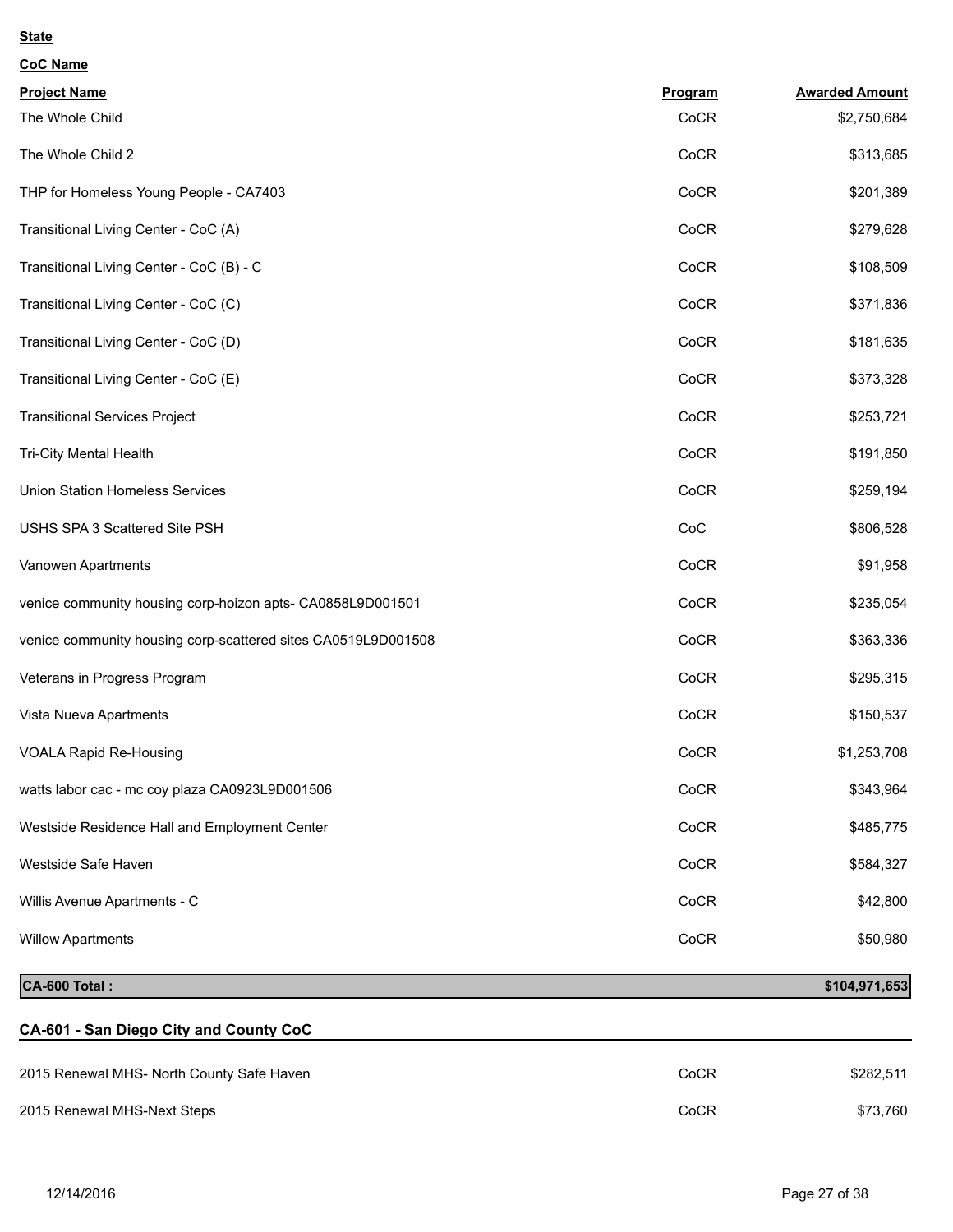| <b>CoC Name</b>                                     |         |                       |
|-----------------------------------------------------|---------|-----------------------|
| <b>Project Name</b>                                 | Program | <b>Awarded Amount</b> |
| Alpha Square                                        | CoCR    | \$487,484             |
| <b>Boulevard Apartments</b>                         | CoCR    | \$46,505              |
| Casa Raphael                                        | CoCR    | \$147,620             |
| Casas de Transicion                                 | CoCR    | \$95,896              |
| Casaworks                                           | CoCR    | \$80,832              |
| CoC Planning Project - 2016                         | CoC     | \$520,918             |
| CoC Regional CAHP - 2016                            | CoCR    | \$707,000             |
| County S+C SRA                                      | CoCR    | \$312,980             |
| County S+C TRA                                      | CoCR    | \$670,259             |
| <b>CRC Rapid Re-Housing</b>                         | CoC     | \$231,417             |
| Crisis House Domestic Violence Transitional Housing | CoCR    | \$192,211             |
| Door of Hope Rapid Rehousing Program                | CoCR    | \$341,377             |
| El Norte Permanent Supportive Housing               | CoCR    | \$58,943              |
| Escondido Veteran Apartments                        | CoCR    | \$216,986             |
| Family Living CTR                                   | CoCR    | \$508,728             |
| Focus on Housing                                    | CoCR    | \$307,846             |
| HMIS San Diego County Expansion                     | CoCR    | \$734,003             |
| Home Now                                            | CoC     | \$489,469             |
| <b>Housing First</b>                                | CoCR    | \$290,438             |
| Journey Home                                        | CoCR    | \$433,203             |
| Las Casitas Permanent Supportive Housing            | CoCR    | \$47,287              |
| Maternity Shelter Program                           | CoCR    | \$248,145             |
| Mental Health Systems, Inc. (MHS)                   | CoCR    | \$448,350             |
| MHS Housing Plus II                                 | CoCR    | \$122,045             |
| MHS S+C 3                                           | CoCR    | \$117,811             |
| MHS S+C Housing Plus IIIa                           | CoCR    | \$72,193              |
| Ninth and F Street Apts.                            | CoCR    | \$33,053              |
| PATH Connections Housing                            | CoCR    | \$671,687             |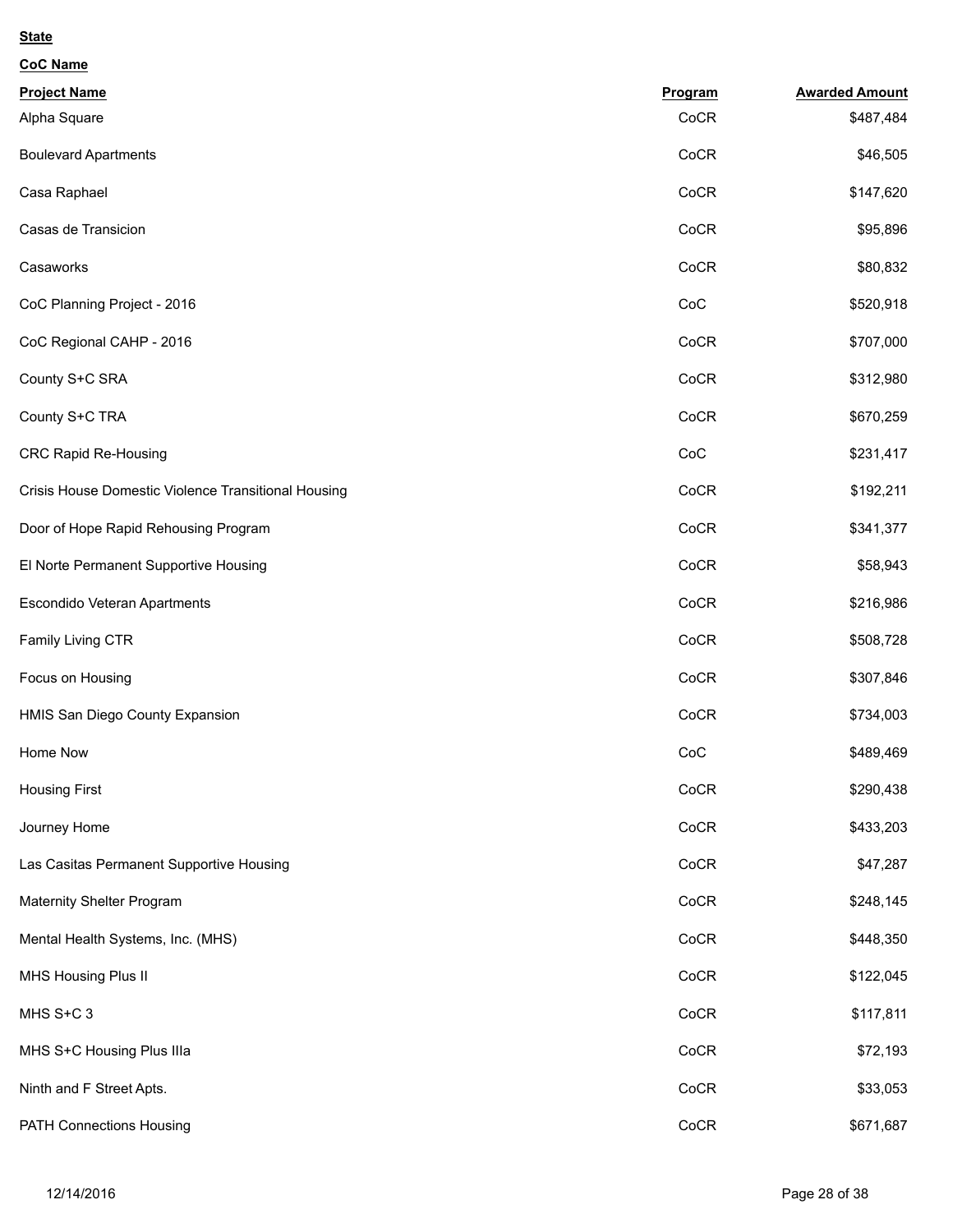| <b>CoC Name</b>                                            |         |                       |
|------------------------------------------------------------|---------|-----------------------|
| <b>Project Name</b>                                        | Program | <b>Awarded Amount</b> |
| Pine View Permanent Supportive Housing                     | CoCR    | \$68,074              |
| Rachel's Rapid Rehousing Project                           | CoCR    | \$121,267             |
| Rapid Re-housing                                           | CoCR    | \$171,095             |
| Rapid Rehousing II                                         | CoC     | \$636,779             |
| Raymond's Refuge                                           | CoCR    | \$89,337              |
| Refuge Housing S+C                                         | CoCR    | \$131,928             |
| Rental Assistance Program                                  | CoCR    | \$216,420             |
| San Diego Rapid Re Housing Program                         | CoCR    | \$206,324             |
| SDHC Merged Grant                                          | CoCR    | \$2,032,815           |
| <b>Spruce Street</b>                                       | CoCR    | \$85,701              |
| St. Vincent de Paul Village 2015 Bonus Project             | CoCR    | \$1,518,893           |
| St. Vincent de Paul-Village Place                          | CoCR    | \$353,357             |
| <b>TACHS Operations</b>                                    | CoCR    | \$119,865             |
| <b>TACHS Prizm</b>                                         | CoCR    | \$390,128             |
| <b>TACHS Unity Project</b>                                 | CoCR    | \$143,523             |
| <b>TAY Rapid Rehousing</b>                                 | CoC     | \$624,624             |
| Townspeople 34th Street Project                            | CoCR    | \$132,326             |
| Trolley Trestle Transitional Living Program                | CoCR    | \$95,722              |
| <b>Turning Point</b>                                       | CoCR    | \$177,096             |
| Victorian Heights                                          | CoCR    | \$86,151              |
| Village Rapid Rehousing for Families                       | CoCR    | \$700,110             |
| Village Rapid Rehousing Program                            | CoCR    | \$653,565             |
| Women's Resource Center Transitional Housing               | CoCR    | \$145,091             |
| YWCA of San Diego Rapid Re Housing Program                 | CoCR    | \$338,046             |
| CA-601 Total:                                              |         | \$18,229,194          |
| CA-602 - Santa Ana, Anaheim/Orange County CoC              |         |                       |
| #1 Consolidated Shelter Plus Care TRA 2016 Renewal Project | CoCR    | \$3,283,501           |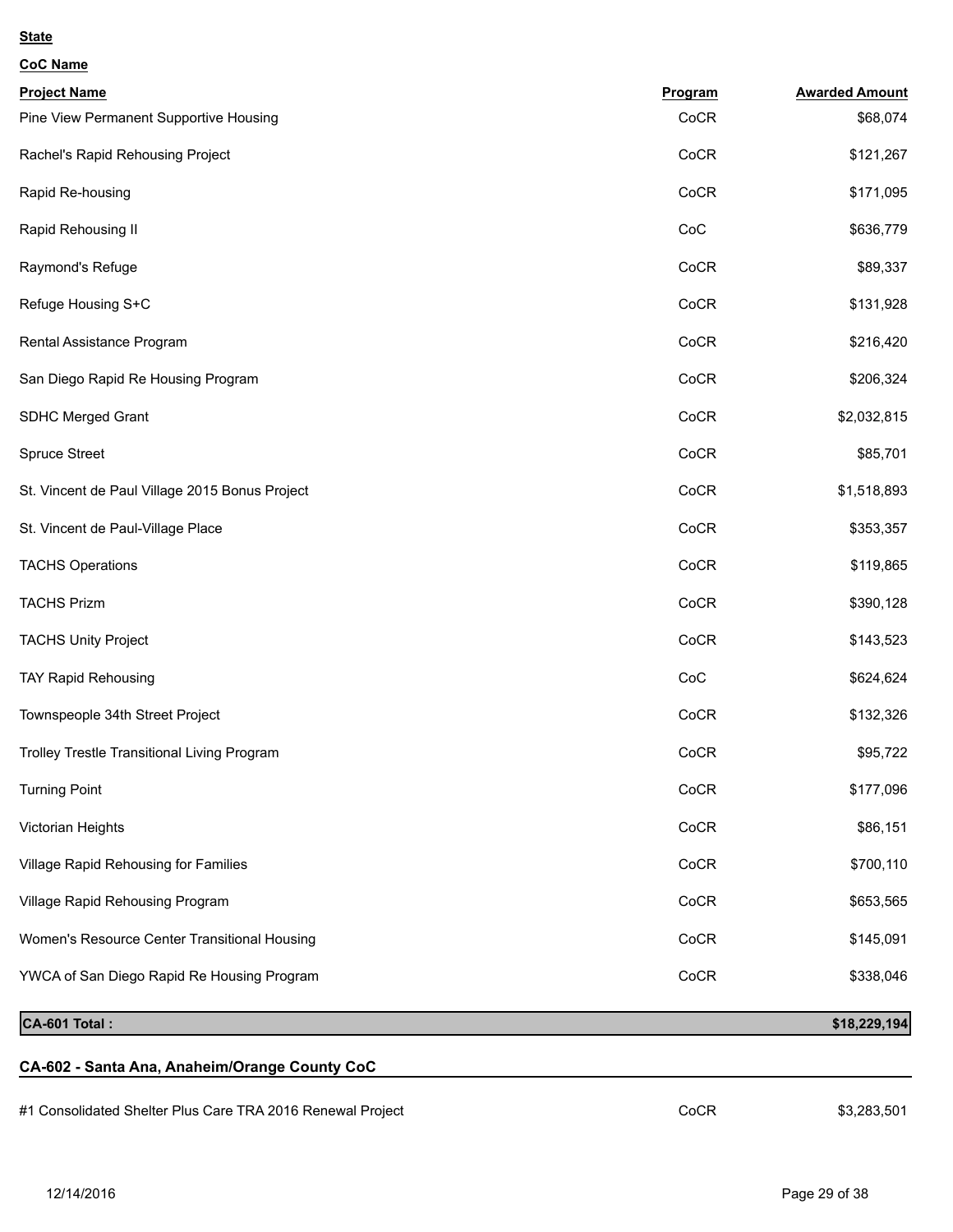| CoC Name |
|----------|
|          |

| <b>Project Name</b>                                                    | Program | <b>Awarded Amount</b> |
|------------------------------------------------------------------------|---------|-----------------------|
| 2002 Shelter Plus Care TRA 2016 Renewal Project                        | CoCR    | \$601,219             |
| 2003 Shelter Plus Care TRA 2016 Renewal Project                        | CoCR    | \$1,093,823           |
| 2004 Shelter Plus Care TRA 2016 Renewal Project                        | CoCR    | \$757,617             |
| 2005 Shelter Plus Care TRA 2016 Renewal Project                        | CoCR    | \$554,577             |
| 2006 Shelter Plus Care TRA 2016 Renewal Project                        | CoCR    | \$677,031             |
| 2007 Shelter Plus Care TRA 2016 Renewal Project                        | CoCR    | \$632,675             |
| 2008 Shelter Plus Care TRA 2016 Renewal Project                        | CoCR    | \$169,750             |
| 2009 Shelter Plus Care TRA 2016 Renewal Project                        | CoCR    | \$212,791             |
| CA-602 CoC Planning Application FY2016                                 | CoC     | \$651,112             |
| CA-602-Mills End                                                       | CoCR    | \$58,869              |
| CoC Rapid Re-Housing 2016                                              | CoCR    | \$410,314             |
| Colette's Children's Home Shelter Plus Care TRA 2016 Renewal Project   | CoCR    | \$59,937              |
| Colette's Children's Home Housing First                                | CoCR    | \$175,728             |
| Colette's Children's Home-Olinda Lane                                  | CoCR    | \$102,030             |
| Coordinated Entry System SSO Grant NOFA 2016                           | CoCR    | \$907,239             |
| Families Forward Rapid Re-Housing                                      | CoCR    | \$361,105             |
| Henderson House Permanent Supportive Housing                           | CoCR    | \$516,943             |
| HMIS Community Support NOFA 2016                                       | CoCR    | \$499,646             |
| HMIS Expansion 2016                                                    | CoC     | \$150,929             |
| Jackson Aisle Shelter Plus Care PRA 2016 Renewal Project               | CoCR    | \$301,741             |
| Mercy House - CoC - PSH Leasing                                        | CoCR    | \$386,526             |
| Mercy House - CoC Leasing - Renewal                                    | CoCR    | \$416,440             |
| Mercy House -CoC- Rapid Re-Housing (HO)                                | CoCR    | \$121,926             |
| Mercy House -CoC- Rapid Re-Housing (JRHR)                              | CoCR    | \$121,028             |
| Mercy House Permanent Bonus Shelter Plus Care TRA 2016 Renewal Project | CoCR    | \$230,283             |
| OC PSH Collaboration Project                                           | CoCR    | \$2,619,485           |
| OC PSH Collaboration Project II                                        | CoCR    | \$1,575,601           |
| OCGH Rapid Rehousing Program                                           | CoCR    | \$291,789             |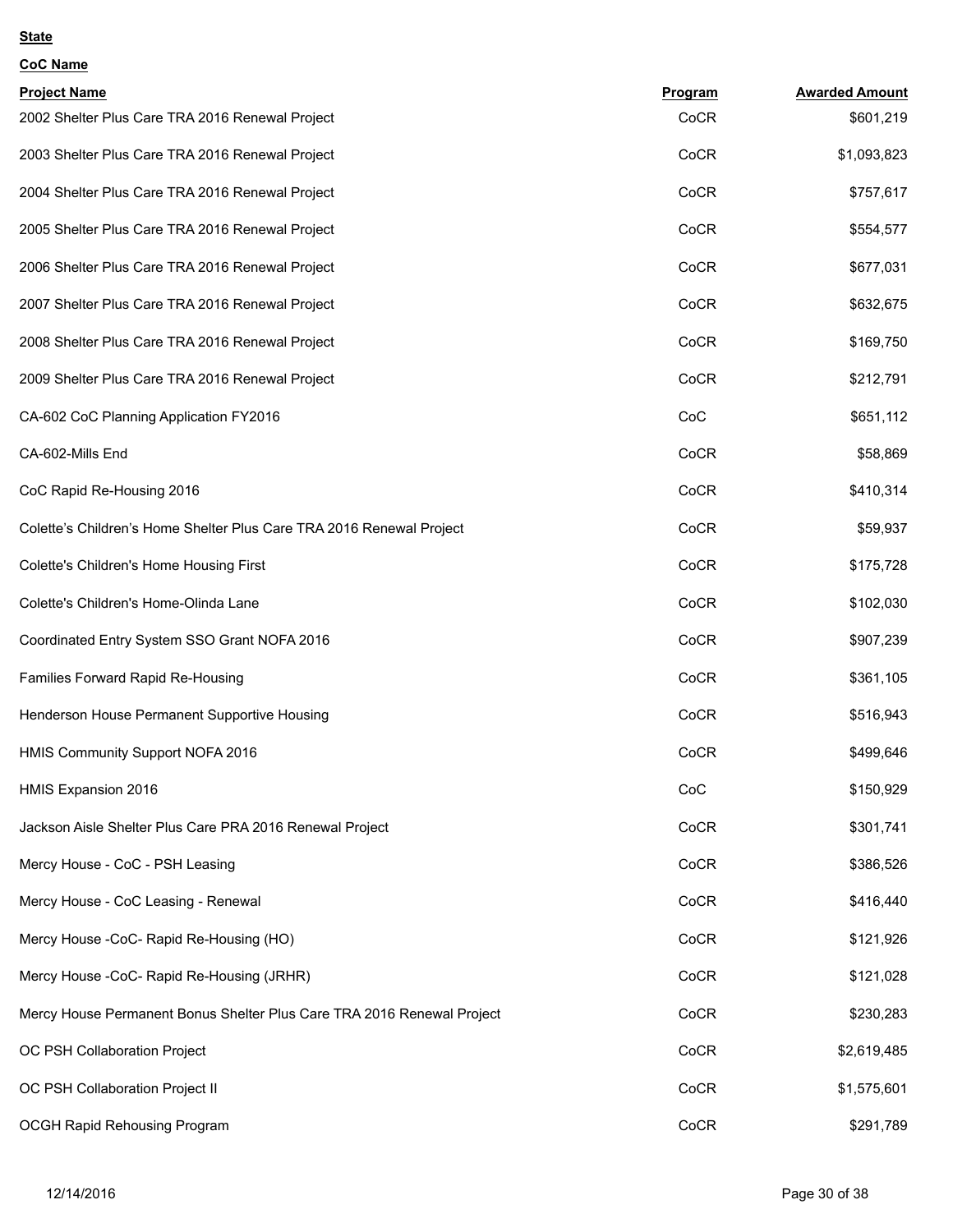| <b>CoC Name</b>                                              |                |                       |
|--------------------------------------------------------------|----------------|-----------------------|
| <b>Project Name</b>                                          | <b>Program</b> | <b>Awarded Amount</b> |
| Permanent Housing 2                                          | CoCR           | \$489,242             |
| Permanent Housing Collaborative                              | CoCR           | \$327,934             |
| Permanent Housing Shelter Plus Care TRA 2016 Renewal Project | CoCR           | \$317,220             |
| Rapid Re-Housing for Families                                | CoCR           | \$260,699             |
| Rapid Re-housing for Homeless Veterans                       | CoCR           | \$530,957             |
| Rapid Rehousing Program                                      | CoCR           | \$76,929              |
| Samaritan Housing Shelter Plus Care TRA 2016 Renewal Project | CoCR           | \$254,624             |
| <b>Stanton Multi-Service Center</b>                          | CoCR           | \$379,917             |
| Street2Home OC                                               | CoCR           | \$1,428,060           |
| <b>Tyrol Plaza Senior Apartments</b>                         | CoCR           | \$143,608             |
| VOALA Shelter Plus Care SBA 2016 Renewal Project             | CoCR           | \$204,002             |
|                                                              |                |                       |

**CA-602 Total :** \$22,354,847

# **CA-603 - Santa Maria/Santa Barbara County CoC**

| 2016- Shelter Plus Care, A Santa Barbara Partnership Serving the Homeless | CoCR | \$655,704 |
|---------------------------------------------------------------------------|------|-----------|
| Casa de Familia                                                           | CoCR | \$73,570  |
| Casa del Mural                                                            | CoCR | \$115,315 |
| Clean and Sober Living                                                    | CoCR | \$21,913  |
| Firehouse                                                                 | CoCR | \$56,855  |
| HMIS Expansion I                                                          | CoCR | \$64,283  |
| Homeless Management Information System                                    | CoCR | \$104,767 |
| Hotel de Riviera Permanent Supportive Housing FY2016                      | CoCR | \$79,444  |
| Lompoc Transformative Housing                                             | CoCR | \$63,786  |
| Northern SB County Rapid Rehousing                                        | CoCR | \$75,060  |
| Santa Barbara County CoC Planning                                         | CoC  | \$52,823  |
| Second Stage Renewal 2016                                                 | CoCR | \$59,930  |
| Shelter Plus Care PRA for Artisan Court-2016 Renewal Grant                | CoCR | \$27,341  |
| Shelter Plus Care PRA for Artisan Court II- 2016 Renewal Grant            | CoCR | \$27,341  |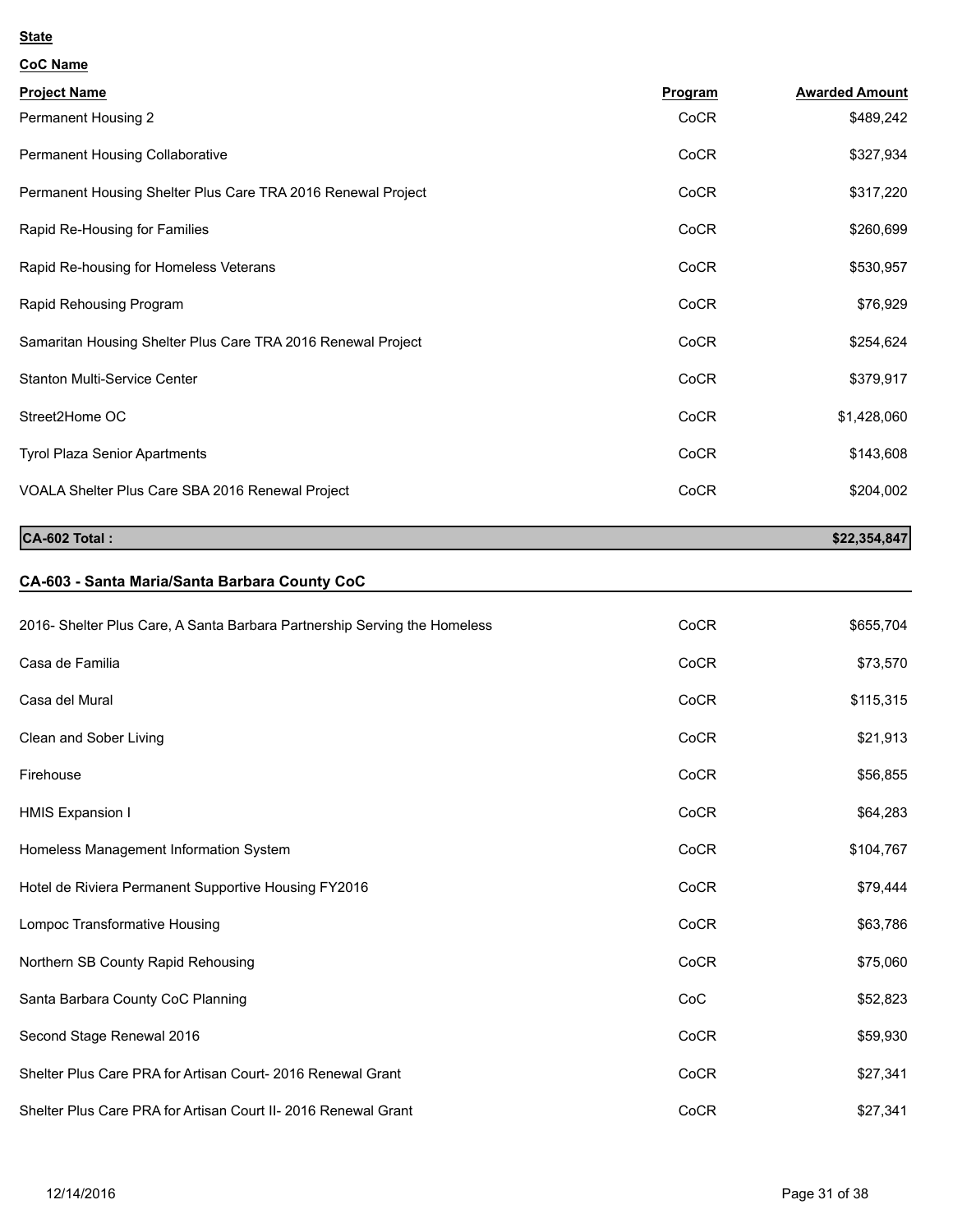#### **CoC Name**

| <b>Project Name</b>                                              | Program | <b>Awarded Amount</b> |
|------------------------------------------------------------------|---------|-----------------------|
| Shelter Plus Care PRA for Bradley Studios II- 2016 Renewal Grant | CoCR    | \$54,698              |
| <b>Supportive Services</b>                                       | CoCR    | \$62,939              |
| WillBridge Master Lease Project                                  | CoCR    | \$72.032              |

## **CA-603 Total :** \$1,667,801

# **CA-604 - Bakersfield/Kern County CoC** 2016 CoC Planning Grant Street Street Street Street Street Street Street Street Street Street Street Street Street Street Street Street Street Street Street Street Street Street Street Street Street Street Street Street St A Way Home CoCR \$386,810 Alliance Transitional Housing Project **Cock and Structure Cock and Structure Cock Cock** \$133,139 BHC Rapid Re-housing Project **Cock and Secure 2018** Security Project and Security Project **Cock and Secure 2019** Casa Bella CoCR \$386,912 Casa Nueva II Placement and Supportive Services Project Cock CoCR 648,500 Casa Nueva III Placement and Supportive Services Project **Cock Access 2006** CoCR \$66,463 Casa Nueva Placement and Supportive Services Project Cock CoCR CoCR \$45,858 Community Homeless Law Center Project **Community Homeless Law Center Project** CoCR \$117,643 El Programa Dulce Hogar CoCR \$1,537,574 Homeless Most Vulnerable Project CoCR \$136,468 KCMH - HMIS CoCR \$80,409 Lugar de Refugio CoCR \$544,313 Lugar de Refugio Bonus CoCR \$219,063 Permanent Supportive Housing Bonus Project **Cock Accord Cock Accord Cock Accord Cock** \$819,413 Permanent Supportive Housing Bonus Project II Coches and Sample States and States and States and S273,126 Project Home Renewal 2016 **Cock Accord 1994,263** Cock **Cock 394,263** Rally Point CoCR \$109,654 Rapid Re-housing Project I Cock and the settlement of the settlement of the cock of the settlement of the settlement of the settlement of the settlement of the settlement of the settlement of the settlement of the settleme Sebastian Housing HIV/AIDS Homeless Project Cock and the Cock of Cock to the Cock the S93,432 **CA-604 Total : \$5,469,432**

## **CA-606 - Long Beach CoC**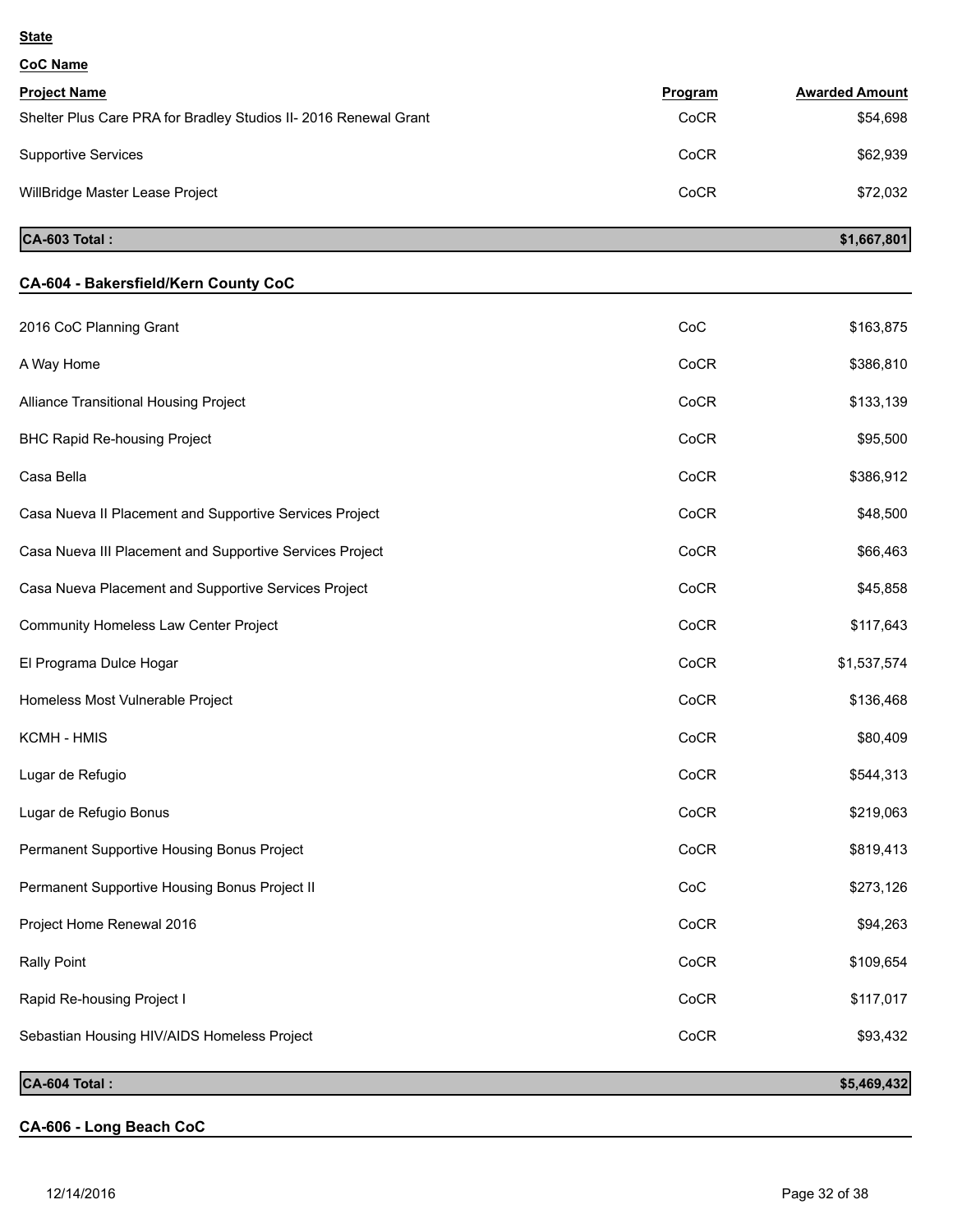| Program | <b>Awarded Amount</b> |
|---------|-----------------------|
| CoCR    | \$224,843             |
| CoCR    | \$373,212             |
| CoCR    | \$277,567             |
| CoCR    | \$403,228             |
| CoCR    | \$489,879             |
| CoCR    | \$168,270             |
| CoCR    | \$685,120             |
| CoC     | \$361,223             |
| CoCR    | \$226,963             |
| CoCR    | \$332,030             |
| CoC     | \$219,366             |
| CoC     | \$109,683             |
| CoCR    | \$842,737             |
| CoCR    | \$358,220             |
| CoCR    | \$109,050             |
| CoCR    | \$97,047              |
| CoCR    | \$97,276              |
| CoCR    | \$477,241             |
| CoCR    | \$242,360             |
| CoCR    | \$871,884             |
| CoCR    | \$216,769             |
| CoCR    | \$207,632             |
| CoCR    | \$249,665             |
|         |                       |

# **CA-606 Total :**

| \$7,641,265 |  |
|-------------|--|
|             |  |

# **CA-607 - Pasadena CoC**

| CES Reallocation 2016 Project | CoCR | \$124.423 |
|-------------------------------|------|-----------|
| CHOISS 2016 Renewal           | CoCR | \$243.881 |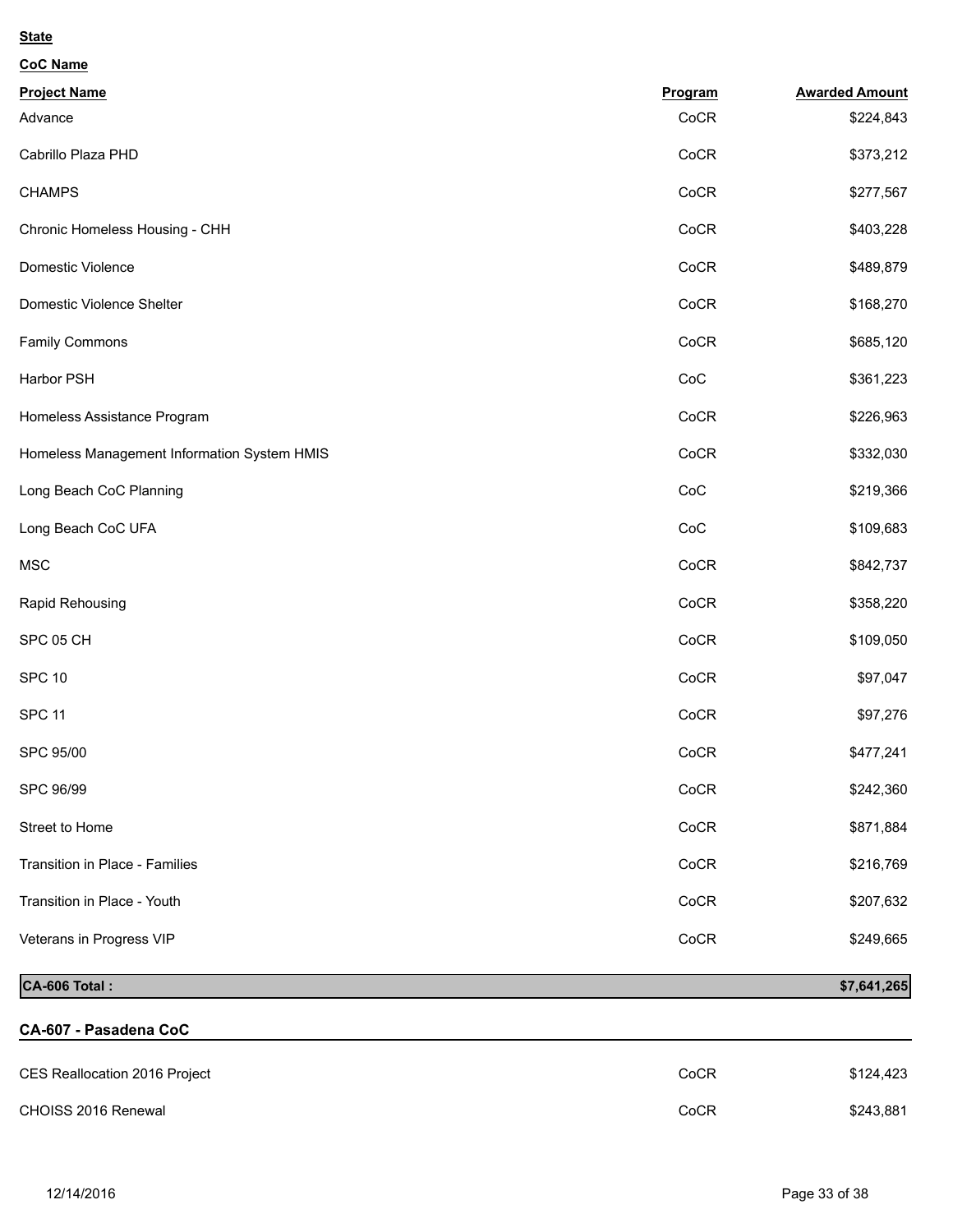| oС. | ♪ Name |
|-----|--------|
|     |        |

| <b>Project Name</b>                                    | Program | <b>Awarded Amount</b> |
|--------------------------------------------------------|---------|-----------------------|
| CoC Planning Project Application 2016                  | CoC     | \$92,521              |
| Euclid Villa PSH 2016 Renewal                          | CoCR    | \$172,622             |
| Hestia House 2016 Renewal                              | CoCR    | \$246,411             |
| HMIS 2016 Renewal                                      | CoCR    | \$140,378             |
| Holly Street Housing 2016 Renewal                      | CoCR    | \$878,740             |
| Navarro House 2016 Renewal                             | CoCR    | \$46,226              |
| Rapid Rehousing Medium Term 2016                       | CoCR    | \$75,676              |
| Rapid Rehousing Short Term 2016                        | CoCR    | \$58,705              |
| Shelter Plus Care 0506 2016                            | CoCR    | \$115,421             |
| Shelter Plus Care 08 2016 Renewal                      | CoCR    | \$44,273              |
| Shelter Plus Care 09-10 Consolidation 2016             | CoCR    | \$103,422             |
| Shelter Plus Care 11 Renewal 2016                      | CoCR    | \$59,269              |
| Shelter Plus Care 2016 Renewal                         | CoCR    | \$774,586             |
|                                                        |         |                       |
| CA-607 Total:                                          |         | \$3,176,554           |
|                                                        |         |                       |
| CA-608 - Riverside City & County CoC                   |         |                       |
| Behavioral Health - Coachella Valley Permanent Housing | CoCR    | \$498,468             |
| Behavioral Health - Men's Permanent Housing            | CoCR    | \$149,366             |
| Behavioral Health - Rapid Rehousing                    | CoCR    | \$142,117             |
| Behavioral Health - Riverside Permanent Housing        | CoCR    | \$359,743             |
| Behavioral Health HHOPE Consolidated Permanent Housing | CoCR    | \$495,415             |
| City of Riverside PSH Chronically Homeless             | CoCR    | \$125,598             |
| City of Riverside PSH for Disabled                     | CoCR    | \$123,556             |
| City of Riverside Rapid Re-Housing                     | CoCR    | \$229,728             |
| County of Riverside CES Project                        | CoCR    | \$500,000             |
| County of Riverside CoC Planning Project FY 2016       | CoC     | \$315,901             |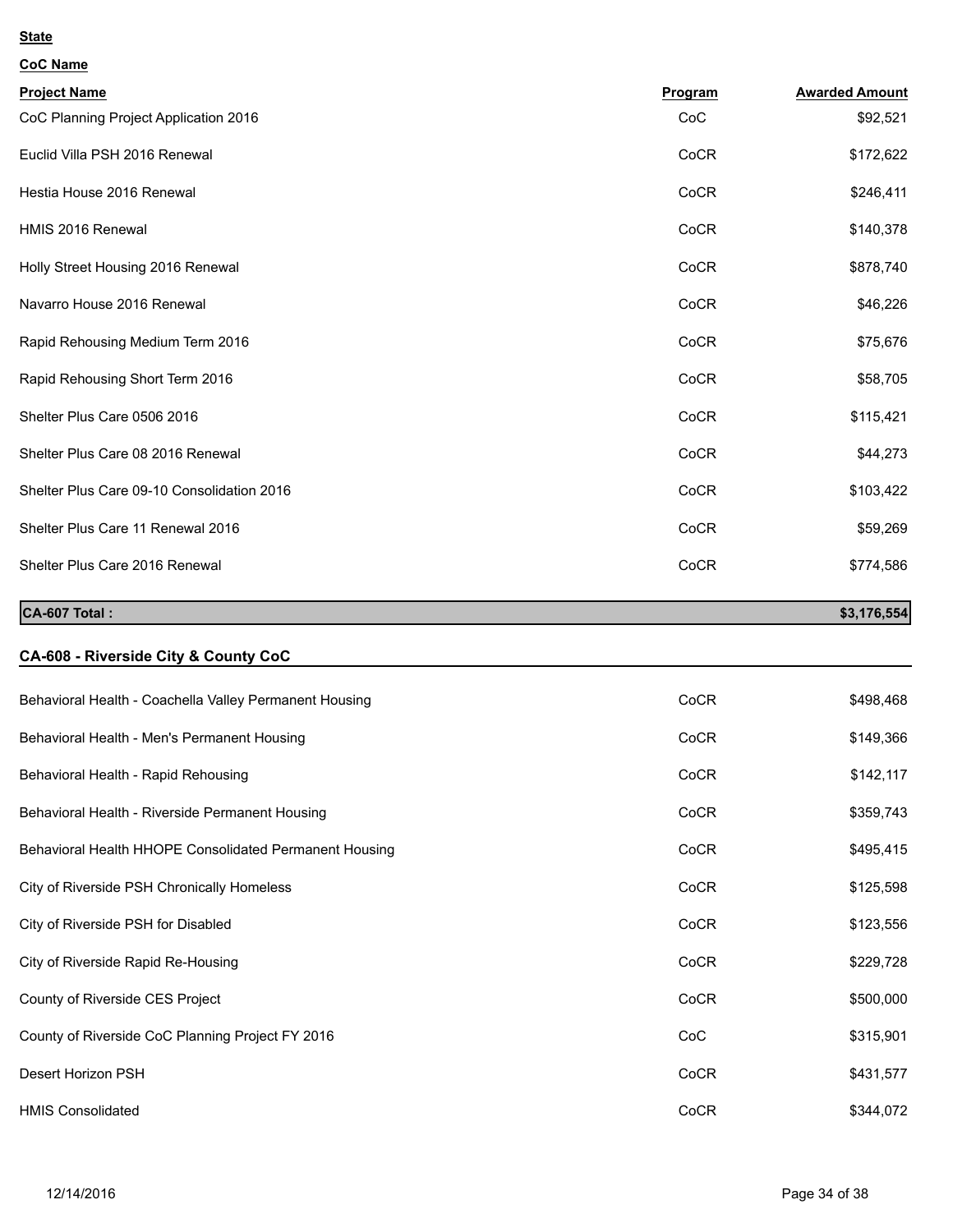| <b>CoC Name</b>                                                   |         |                       |
|-------------------------------------------------------------------|---------|-----------------------|
| <b>Project Name</b>                                               | Program | <b>Awarded Amount</b> |
| Housing Authority Consolidated                                    | CoCR    | \$510,304             |
| Housing Authority Consolidated All County                         | CoCR    | \$448,217             |
| <b>Housing Authority EHOP</b>                                     | CoCR    | \$42,739              |
| Housing Authority Street to Home Chronic Homeless Project         | CoCR    | \$114,993             |
| JFS Desert Vista Permanent Housing                                | CoCR    | \$684,148             |
| Lighthouse SSC Permanent Housing for Disabled Women with Children | CoCR    | \$232,149             |
| Lighthouse SSC Rapid Rehousing                                    | CoCR    | \$263,274             |
| Path of Life PSH                                                  | CoCR    | \$1,314,354           |
| Path of Life Rapid Rehousing                                      | CoCR    | \$345,549             |
| POLM RRH East County                                              | CoCR    | \$377,260             |
| Shelter Plus Care Project Based w/OSH                             | CoCR    | \$72,803              |
| Stepping Up in Riverside                                          | CoC     | \$888,903             |
| US Vets Riverside Permanent Housing                               | CoCR    | \$375,292             |
| CA-608 Total:                                                     |         | \$9,385,526           |
| CA-609 - San Bernardino City & County CoC                         |         |                       |
| 2016 Fast Linkage And Secure Housing - 211 Coordinated Entry      | CoCR    | \$403,136             |
| CoC Planning Project Application FY2016                           | CoC     | \$336,602             |
| Cornerstone                                                       | CoCR    | \$400,415             |
| HMIS Renewal 2016                                                 | CoCR    | \$250,158             |
| Homes of Hope                                                     | CoCR    | \$361,001             |
| Hope For Heroes 2 FY 2016                                         | CoCR    | \$328,896             |
| Hope for Heroes FY 2016                                           | CoCR    | \$487,237             |
| Hope Partners' Family Stabilization Program                       | CoCR    | \$141,137             |
| Infinite Horizons - RRH FY 2016                                   | CoCR    | \$518,002             |
| <b>KEYS</b> for Life                                              | CoCR    | \$241,021             |

Keys for Success \$285,480

Lantern Woods \$225,214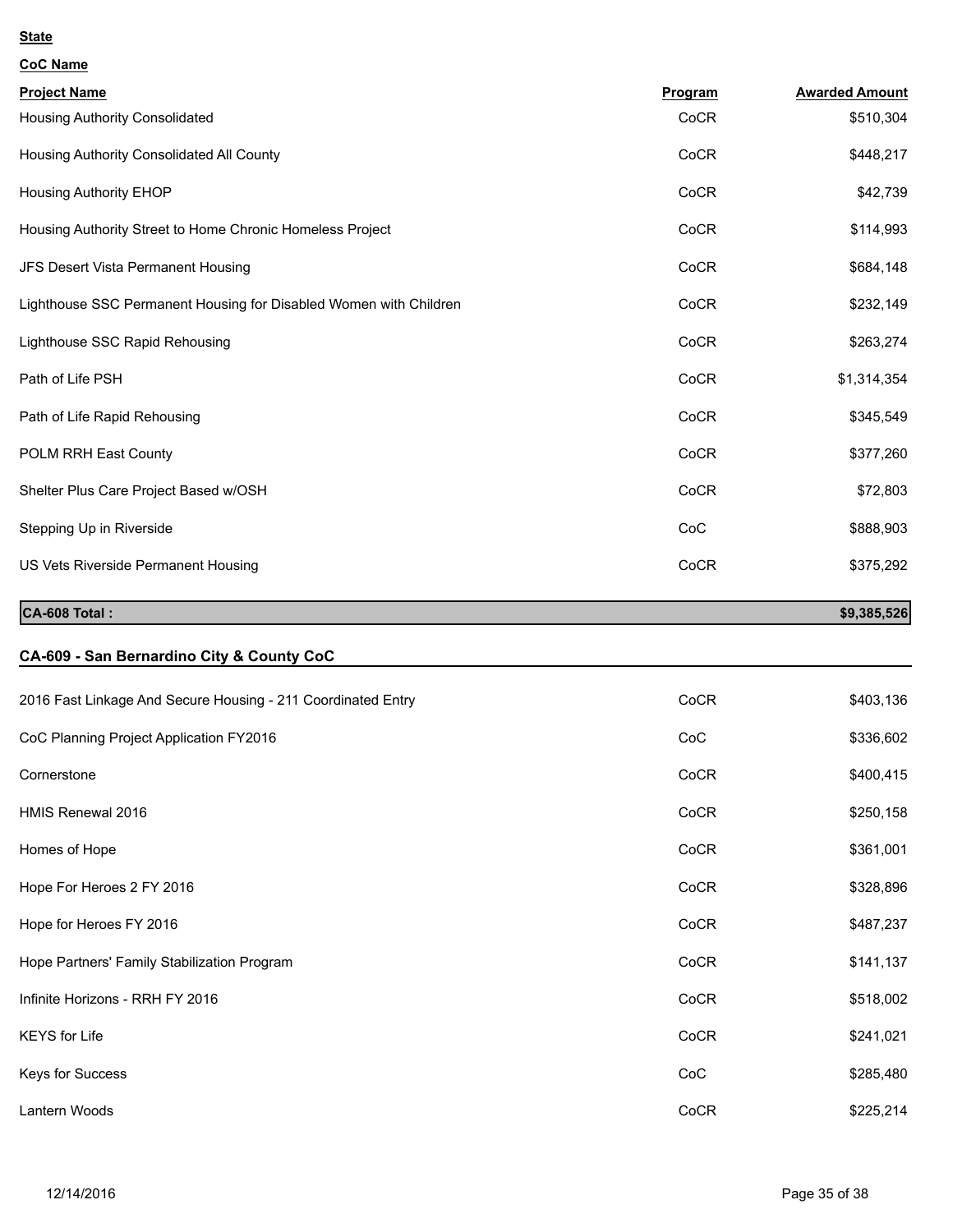| <b>CoC Name</b>                                          |         |                       |
|----------------------------------------------------------|---------|-----------------------|
| <b>Project Name</b>                                      | Program | <b>Awarded Amount</b> |
| Laurelbrook Estates                                      | CoCR    | \$357,984             |
| New Hope, Too! (2016)                                    | CoCR    | \$39,145              |
| New Horizon                                              | CoCR    | \$1,865,076           |
| Permanent Housing for Homeless with HIV/AIDS             | CoCR    | \$76,455              |
| Project Gateway                                          | CoCR    | \$182,550             |
| Step Up in San Bernardino Bonus Funds Application FY2016 | CoC     | \$361,002             |
| Step Up in San Bernardino Renewal FY2016                 | CoCR    | \$1,544,888           |
| <b>Stepping Stones</b>                                   | CoCR    | \$331,739             |
| TAY Permanent Supportive Housing                         | CoCR    | \$187,011             |
| The Salvation Army Permanent Supportive Housing Program  | CoC     | \$200,002             |
| U.S.VETS - Inland Empire Renewal FY2016                  | CoCR    | \$1,021,292           |
| <b>Whispering Pines</b>                                  | CoCR    | \$194,141             |
|                                                          |         |                       |

**CA-609 Total :** \$10,339,584

# **CA-611 - Oxnard, San Buenaventura/Ventura County CoC**

| Casa de Paz/La Rahada 2016                             | CoCR | \$62,747  |
|--------------------------------------------------------|------|-----------|
| CAVC PSH 2016                                          | CoCR | \$125,813 |
| <b>Choices Permanent Supportive Housing</b>            | CoC  | \$334,563 |
| D Street Apartments 2016                               | CoCR | \$20,574  |
| Esseff Village 2016                                    | CoCR | \$40,760  |
| HACSB FY2016 Grant Renewal                             | CoCR | \$123,933 |
| HMIS Expansion-Coordinated Entry System Implementation | CoCR | \$150,000 |
| Its A New Day LSS Rapid ReHousing Project              | CoC  | \$169,895 |
| Our Place Safe Haven 2016                              | CoCR | \$168,977 |
| Oxnard/East County CoC                                 | CoCR | \$276,729 |
| Peppertree Apartments 2016                             | CoCR | \$62,918  |
| Rapid Re-Housing 2016                                  | CoCR | \$131,104 |
| Richmond Terrace 2016                                  | CoCR | \$64,765  |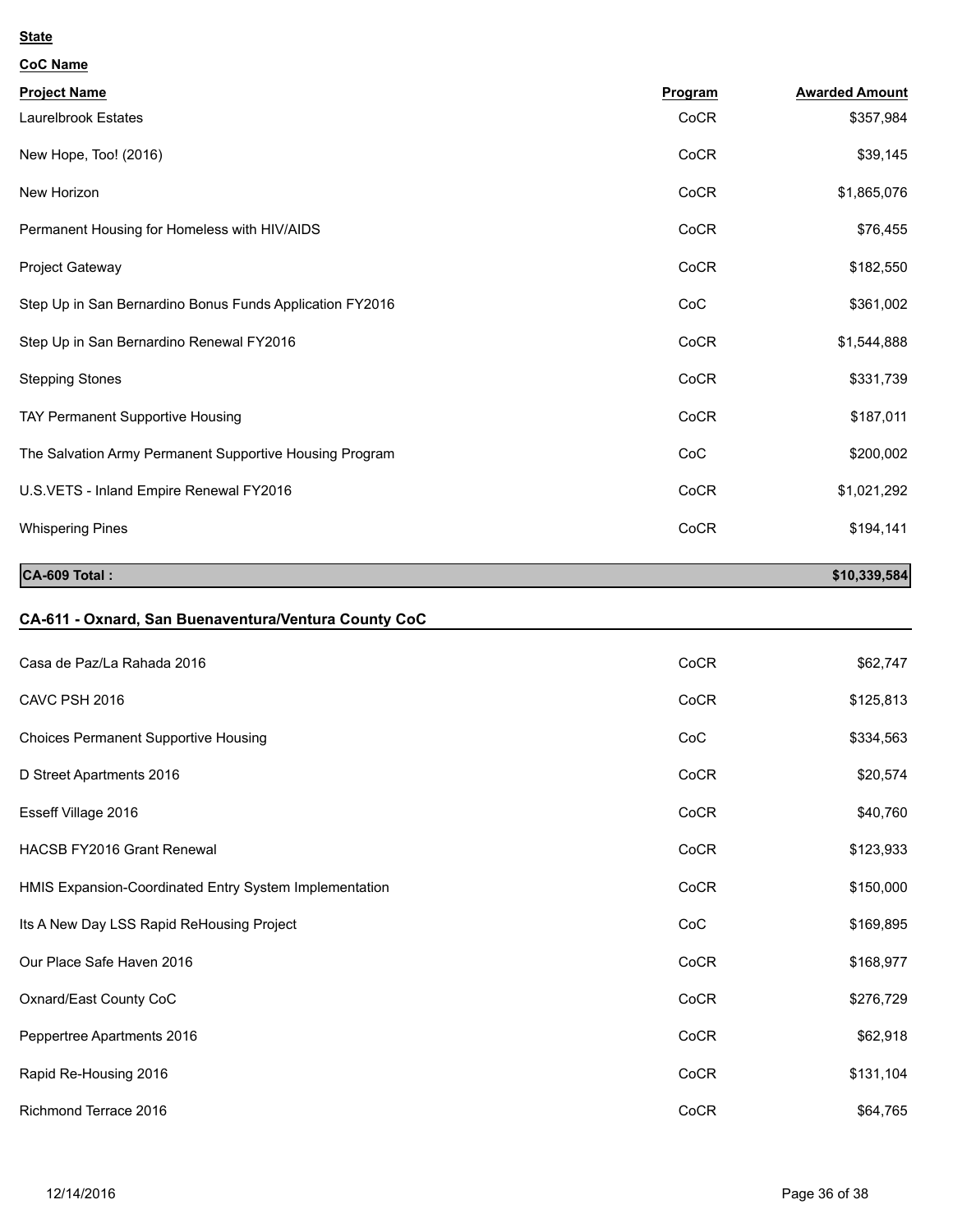| <b>CoC Name</b>                                               |         |                       |
|---------------------------------------------------------------|---------|-----------------------|
| <b>Project Name</b>                                           | Program | <b>Awarded Amount</b> |
| Santa Paula CoC 2016                                          | CoCR    | \$28,736              |
| Stephenson Place Permanent Housing 2016                       | CoCR    | \$28,522              |
| SVDPLA Rapid ReHousing                                        | CoCR    | \$39,306              |
| Ventura County FY16 Planning                                  | CoC     | \$101,937             |
| Ventura County Homeless Management Information System Program | CoCR    | \$90,778              |
| Ventura County Rapid Re-Housing Program                       | CoCR    | \$81,829              |
| Wooley House Permanent Housing I 2016                         | CoCR    | \$37,916              |
| Wooley House Permanent Housing II 2016                        | CoCR    | \$32,938              |

# **CA-611 Total :** \$2,174,740

# **CA-612 - Glendale CoC**

| 1998 and 1999 Shelter Plus Care Project                      | CoCR | \$314,209 |
|--------------------------------------------------------------|------|-----------|
| 2001 Shelter Plus Care Project                               | CoCR | \$164,764 |
| 2005 Shelter Plus Care Project                               | CoCR | \$115,421 |
| 2010 Shelter Plus Care Project                               | CoCR | \$56,454  |
| 2011 Shelter Plus Care Project                               | CoCR | \$53,954  |
| Ascencia Housing Now Program                                 | CoCR | \$352,154 |
| Ascencia Scattered Site Permanent Supportive Housing Program | CoCR | \$194,705 |
| CES Reallocation 2015                                        | CoCR | \$620,951 |
| Chester Street Permanent Supportive Housing Program          | CoCR | \$77,844  |
| CoC Planning Project Application FY2016                      | CoC  | \$69,082  |
| Family Promise of the Verdugos Rapid Re Housing Program      | CoC  | \$100,800 |
| Glendale HMIS Project                                        | CoCR | \$88,577  |
| Next Step Permanent Supportive Housing Project               | CoCR | \$162,886 |

# **CA-612 Total : \$2,371,801**

| <b>CA-613 - Imperial County CoC</b> |     |          |
|-------------------------------------|-----|----------|
|                                     |     |          |
| 2016 IV Planning Project CA613      | CoC | \$16,651 |
| IV CAP II                           | CoC | \$44,000 |